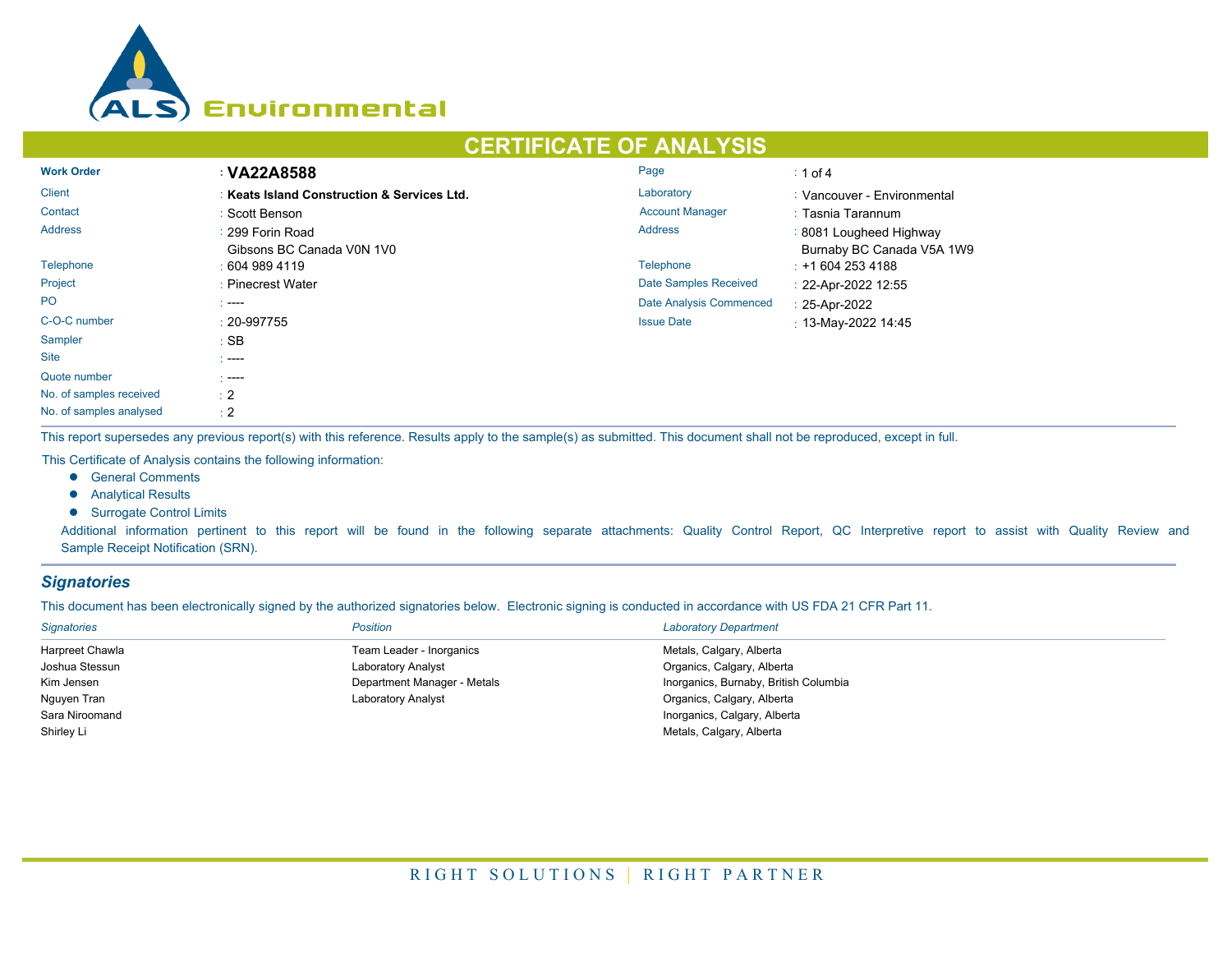

#### *General Comments*

The analytical methods used by ALS are developed using internationally recognized reference methods (where available), such as those published by US EPA, APHA Standard Methods, ASTM, ISO, Environment Canada, BC MOE, and Ontario MOE. Refer to the ALS Quality Control Interpretive report (QCI) for applicable references and methodology summaries. Reference methods may incorporate modifications to improve performance.

Where a reported less than (<) result is higher than the LOR, this may be due to primary sample extract/digestate dilution and/or insufficient sample for analysis.

Where the LOR of a reported result differs from standard LOR, this may be due to high moisture content, insufficient sample (reduced weight employed) or matrix interference. Please refer to Quality Control Interpretive report (QCI) for information regarding Holding Time compliance.

Key : CAS Number: Chemical Abstracts Services number is a unique identifier assigned to discrete substances LOR: Limit of Reporting (detection limit).

| Unit       | <b>Description</b>                                |
|------------|---------------------------------------------------|
| $\mu$ g/L  | micrograms per litre                              |
| $\mu$ S/cm | Microsiemens per centimetre                       |
| CU         | colour units $(1 \text{ CU} = 1 \text{ mg/L Pt})$ |
| mg/L       | milligrams per litre                              |
| <b>NTU</b> | nephelometric turbidity units                     |
| pH units   | pH units                                          |

<: less than.

>: greater than.

Surrogate: An analyte that is similar in behavior to target analyte(s), but that does not occur naturally in environmental samples. For applicable tests, surrogates are added to samples prior to analysis as a check on recovery.

Test results reported relate only to the samples as received by the laboratory.

UNLESS OTHERWISE STATED on SRN or QCI Report, ALL SAMPLES WERE RECEIVED IN ACCEPTABLE CONDITION.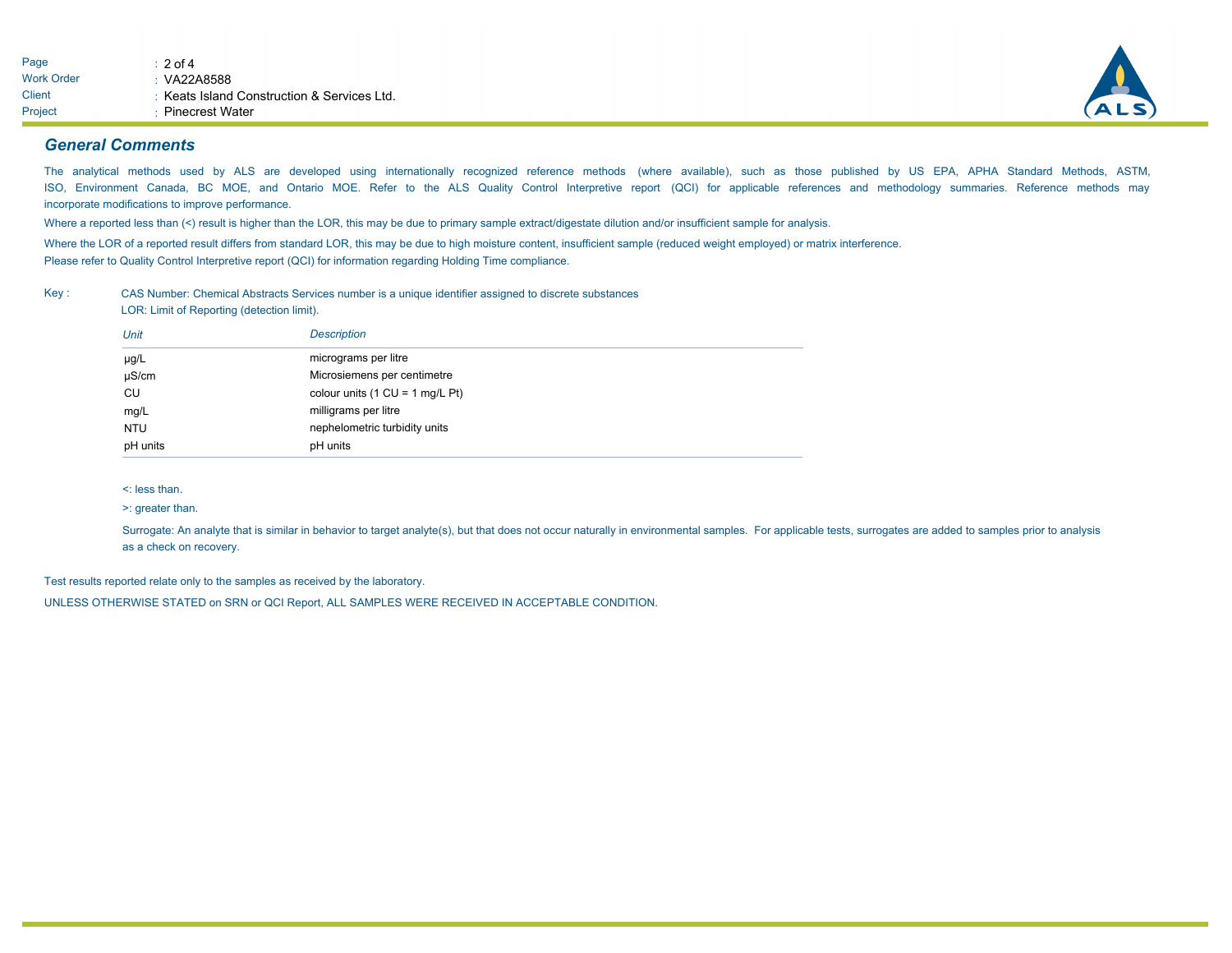

## *Analytical Results*

| Sub-Matrix: Water                     |                   |               |            | Client sample ID            | Source               | <b>Distribution</b>  |          |          |      |
|---------------------------------------|-------------------|---------------|------------|-----------------------------|----------------------|----------------------|----------|----------|------|
| (Matrix: Water)                       |                   |               |            |                             |                      |                      |          |          |      |
|                                       |                   |               |            | Client sampling date / time | 20-Apr-2022<br>10:00 | 20-Apr-2022<br>10:00 | ----     | ----     | ---- |
| Analyte                               | <b>CAS Number</b> | <b>Method</b> | <b>LOR</b> | Unit                        | VA22A8588-001        | VA22A8588-002        | -------- | -------- |      |
|                                       |                   |               |            |                             | Result               | Result               | ----     | ----     | ---- |
| <b>Physical Tests</b>                 |                   |               |            |                             |                      |                      |          |          |      |
| alkalinity, total (as CaCO3)          | ----              | E290          | 1.0        | mg/L                        | 7.1                  | 8.4                  | ----     |          |      |
| colour, true                          | ----              | E329          | 5.0        | CU                          | 18.4                 | 9.2                  | ----     | ----     |      |
| conductivity                          | ----              | E100          | 2.0        | $\mu$ S/cm                  | 160                  | 176                  | ----     | ----     |      |
| pH                                    | ----              | E108          | 0.10       | pH units                    | 7.04                 | 7.04                 | ----     | ----     |      |
| solids, total dissolved [TDS]         |                   | E162          | 10         | mg/L                        | 84                   | 94                   | ----     | ----     |      |
| turbidity                             | ----              | E121          | 0.10       | <b>NTU</b>                  | 0.54                 | 0.55                 | ----     | ----     |      |
| hardness (as CaCO3), from total Ca/Mg |                   | <b>EC100A</b> | 0.60       | mg/L                        | 7.08                 | 7.62                 | $---$    | ----     |      |
| <b>Anions and Nutrients</b>           |                   |               |            |                             |                      |                      |          |          |      |
| chloride                              | 16887-00-6        | E235.CI       | 0.50       | mg/L                        | 41.4                 | 45.0                 | $\cdots$ | ----     |      |
| fluoride                              | 16984-48-8        | E235.F        | 0.020      | mg/L                        | < 0.020              | < 0.020              | ----     | ----     |      |
| nitrate (as N)                        | 14797-55-8        | E235.NO3-L    | 0.0050     | mg/L                        | 0.0365               | 0.0287               | ----     | ----     |      |
| nitrite (as N)                        | 14797-65-0        | E235.NO2-L    | 0.0010     | mg/L                        | < 0.0010             | < 0.0010             | ----     | ----     |      |
| sulfate (as SO4)                      | 14808-79-8        | E235.SO4      | 0.30       | mg/L                        | 0.47                 | 0.47                 | ----     | ----     |      |
| <b>Total Metals</b>                   |                   |               |            |                             |                      |                      |          |          |      |
| aluminum, total                       | 7429-90-5         | E420          | 0.0100     | mg/L                        | 0.0406               | 0.0365               | $---$    | ----     |      |
| antimony, total                       | 7440-36-0         | E420          | 0.00050    | mg/L                        | < 0.00050            | < 0.00050            | ----     | ----     |      |
| arsenic, total                        | 7440-38-2         | E420          | 0.00010    | mg/L                        | < 0.00010            | < 0.00010            | ----     | ----     |      |
| barium, total                         | 7440-39-3         | E420          | 0.0200     | mg/L                        | < 0.0200             | < 0.0200             | ----     | ----     |      |
| boron, total                          | 7440-42-8         | E420          | 0.100      | mg/L                        | < 0.100              | < 0.100              | ----     | ----     |      |
| cadmium, total                        | 7440-43-9         | E420          | 0.000200   | mg/L                        | < 0.000200           | < 0.000200           | ----     | ----     |      |
| calcium, total                        | 7440-70-2         | E420          | 0.100      | mg/L                        | 1.60                 | 1.71                 | ----     | ----     |      |
| chromium, total                       | 7440-47-3         | E420          | 0.00200    | mg/L                        | < 0.00200            | < 0.00200            | ----     | ----     |      |
| copper, total                         | 7440-50-8         | E420          | 0.00100    | mg/L                        | 0.00524              | 0.424                | ----     | ----     | ---- |
| iron, total                           | 7439-89-6         | E420          | 0.030      | mg/L                        | 0.380                | 0.475                | ----     | ----     |      |
| lead, total                           | 7439-92-1         | E420          | 0.000500   | mg/L                        | < 0.000500           | 0.00324              | ----     | ----     | ---- |
| magnesium, total                      | 7439-95-4         | E420          | 0.100      | mg/L                        | 0.748                | 0.813                | ----     | ----     |      |
| manganese, total                      | 7439-96-5         | E420          | 0.00200    | mg/L                        | 0.0722               | 0.0560               | ----     | ----     |      |
| mercury, total                        | 7439-97-6         | E508          | 0.0000050  | mg/L                        | 0.0000050            | < 0.0000050          | ----     | ----     |      |
| potassium, total                      | 7440-09-7         | E420          | 0.100      | mg/L                        | 0.345                | 0.366                | ----     | ----     |      |
| selenium, total                       | 7782-49-2         | E420          | 0.00100    | mg/L                        | < 0.00100            | < 0.00100            | ----     | ----     |      |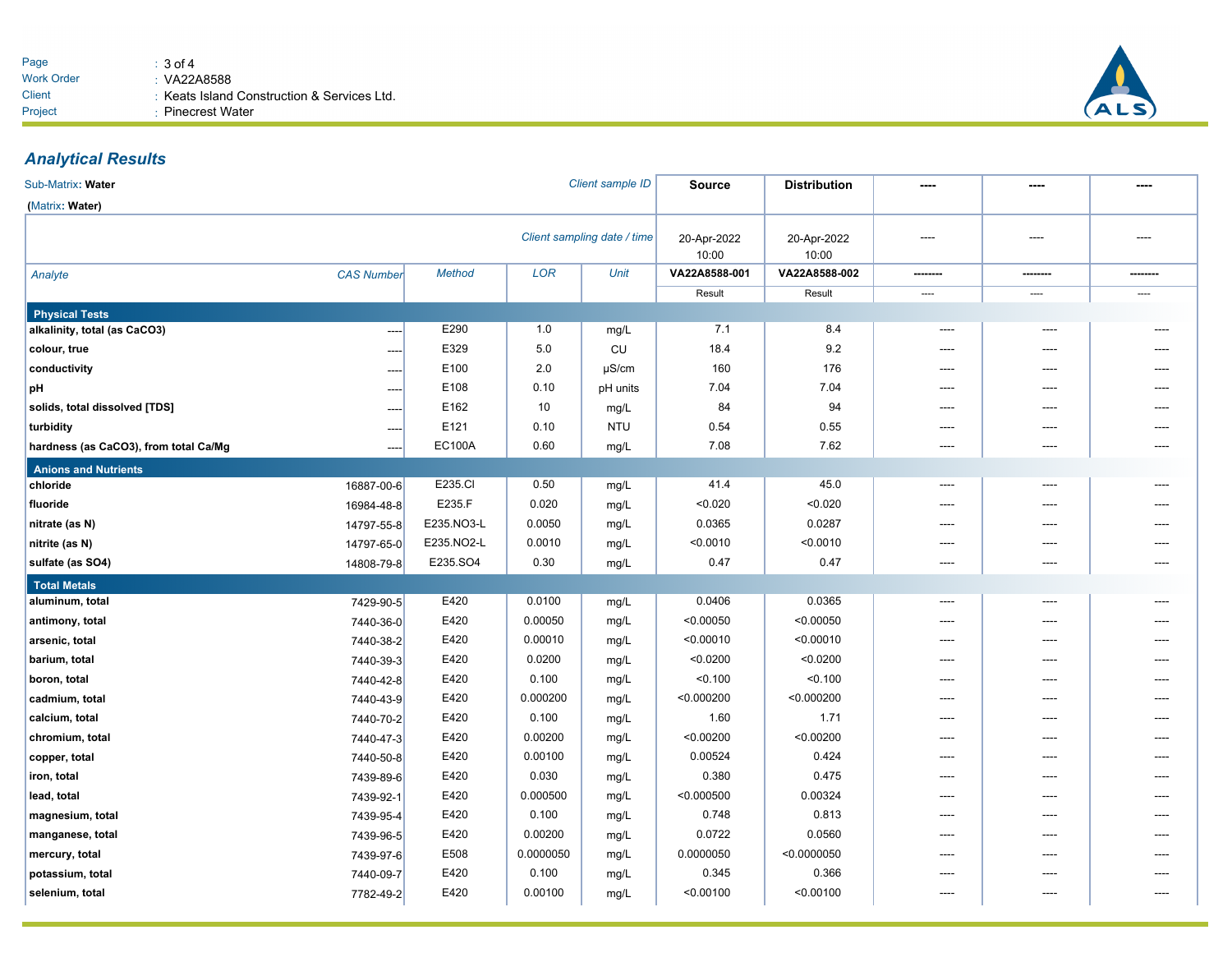

## *Analytical Results*

| Sub-Matrix: Water                                   |                   |               |            | Client sample ID            | <b>Source</b>        | <b>Distribution</b>  | ----     | ----           | ----     |
|-----------------------------------------------------|-------------------|---------------|------------|-----------------------------|----------------------|----------------------|----------|----------------|----------|
| (Matrix: Water)                                     |                   |               |            |                             |                      |                      |          |                |          |
|                                                     |                   |               |            | Client sampling date / time | 20-Apr-2022<br>10:00 | 20-Apr-2022<br>10:00 | ----     | ----           | ----     |
| Analyte                                             | <b>CAS Number</b> | <b>Method</b> | <b>LOR</b> | <b>Unit</b>                 | VA22A8588-001        | VA22A8588-002        | -------- | --------       | -------- |
|                                                     |                   |               |            |                             | Result               | Result               | $\cdots$ | $\sim$         | $\sim$   |
| <b>Total Metals</b>                                 |                   |               |            |                             |                      |                      |          |                |          |
| sodium, total                                       | 7440-23-5         | E420          | 2.00       | mg/L                        | 25.1                 | 31.9                 | $---$    | ----           |          |
| uranium, total                                      | 7440-61-1         | E420          | 0.000100   | mg/L                        | < 0.000100           | < 0.000100           | ----     | ----           |          |
| zinc, total                                         | 7440-66-6         | E420          | 0.0500     | mg/L                        | < 0.0500             | 0.0868               | $---$    | ----           |          |
| <b>Volatile Organic Compounds [Fuels]</b>           |                   |               |            |                             |                      |                      |          |                |          |
| benzene                                             | $71-43-2$         | E611A         | 0.50       | µg/L                        | < 0.50               |                      |          | ----           |          |
| ethylbenzene                                        | 100-41-4          | E611A         | 0.50       | $\mu$ g/L                   | < 0.50               | ----                 | $---$    | $---$          |          |
| methyl-tert-butyl ether [MTBE]                      | 1634-04-4         | E611A         | 0.50       | $\mu g/L$                   | < 0.50               | $---$                | ----     | $---$          |          |
| styrene                                             | $100 - 42 - 5$    | E611A         | 0.50       | $\mu$ g/L                   | < 0.50               | ----                 | ----     | ----           | ----     |
| toluene                                             | 108-88-3          | E611A         | 0.50       | $\mu g/L$                   | < 0.50               | ----                 | ----     | ----           |          |
| xylene, m+p-                                        | 179601-23-1       | E611A         | 0.40       | µg/L                        | < 0.40               | ----                 | $---$    | $---$          |          |
| xylene, o-                                          | 95-47-6           | E611A         | 0.30       | $\mu g/L$                   | < 0.30               | ----                 | $---$    | $\overline{a}$ |          |
| xylenes, total                                      | 1330-20-7         | E611A         | 0.50       | $\mu$ g/L                   | < 0.50               | ----                 | $---$    | $---$          | ----     |
| <b>BTEX, total</b>                                  | $---$             | E611A         | 1.0        | $\mu$ g/L                   | 1.0                  | ----                 | ----     | ----           | ----     |
| <b>Volatile Organic Compounds [THMs]</b>            |                   |               |            |                             |                      |                      |          |                |          |
| bromodichloromethane                                | $75 - 27 - 4$     | E611B         | 1.0        | µg/L                        | $---$                | 1.2                  | $---$    | $---$          | ----     |
| bromoform                                           | $75 - 25 - 2$     | E611B         | 1.0        | $\mu g/L$                   | ----                 | < 1.0                | ----     | ----           |          |
| chloroform                                          | 67-66-3           | E611B         | 1.0        | $\mu g/L$                   | ----                 | 172                  | ----     | ----           |          |
| dibromochloromethane                                | 124-48-1          | E611B         | 1.0        | µg/L                        | ----                 | 1.0                  | ----     | ----           | ----     |
| trihalomethanes [THMs], total                       | $---$             | E611B         | 2.0        | µg/L                        | ----                 | 173                  | $---$    | $---$          | ----     |
| <b>Volatile Organic Compounds [THMs] Surrogates</b> |                   |               |            |                             |                      |                      |          |                |          |
| bromofluorobenzene, 4-                              | 460-00-4          | E611B         | 1.0        | %                           | ----                 | 76.3                 | ----     | ----           |          |
| difluorobenzene, 1,4-                               | $540-36-3$        | E611B         | 1.0        | %                           | ----                 | 113                  | ----     | ----           | ----     |
| <b>Volatile Organic Compounds Surrogates</b>        |                   |               |            |                             |                      |                      |          |                |          |
| bromofluorobenzene, 4-                              | 460-00-4          | E611A         | 1.0        | %                           | 99.8                 | $---$                | ----     | ----           | ----     |
| difluorobenzene, 1,4-                               | 540-36-3          | E611A         | 1.0        | %                           | 95.8                 | ----                 | ----     | ----           | ----     |

Please refer to the General Comments section for an explanation of any qualifiers detected.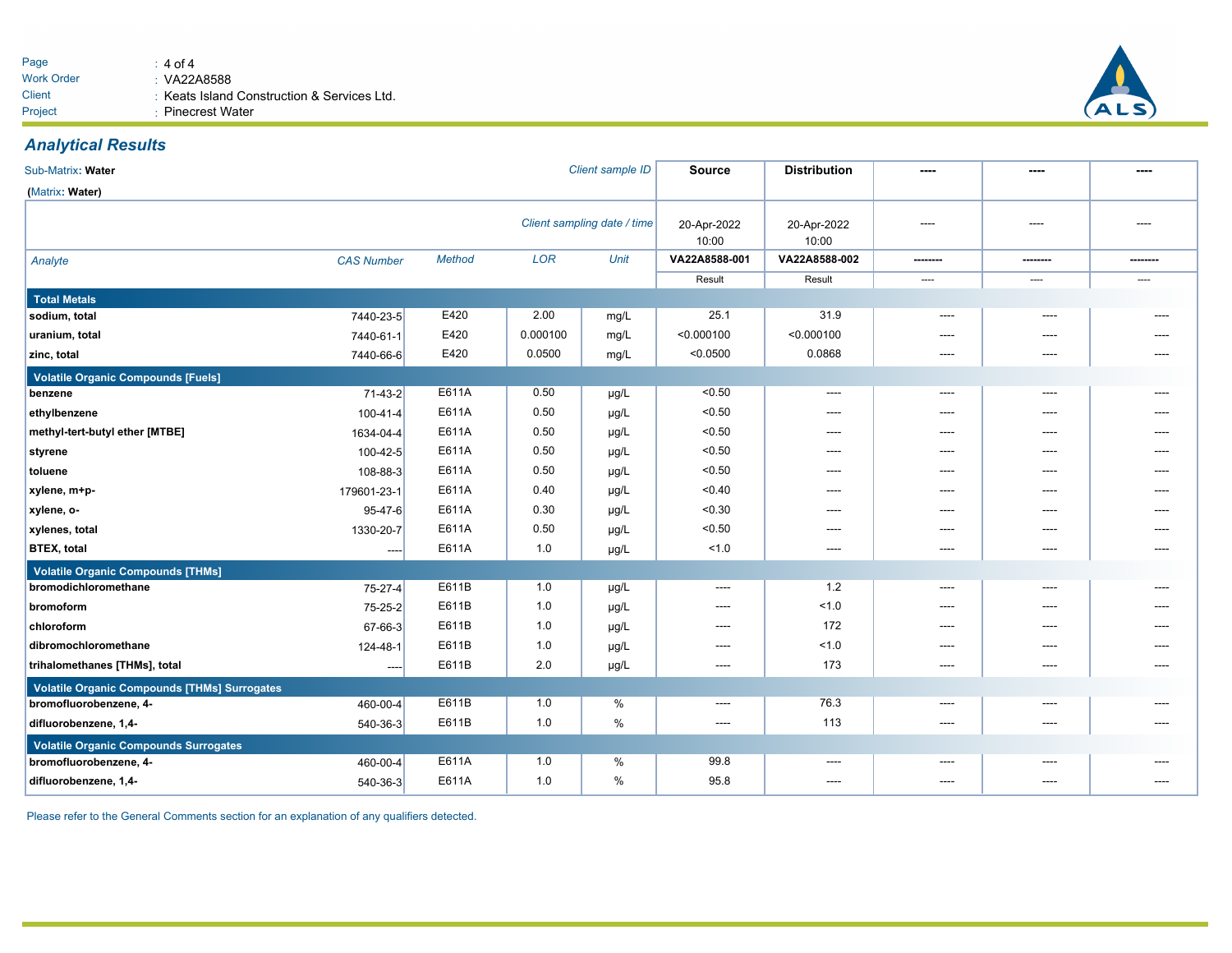

# **QUALITY CONTROL INTERPRETIVE REPORT**

| <b>Work Order</b>       | : VA22A8588                                 | Page                         | $\pm$ 1 of 10                            |
|-------------------------|---------------------------------------------|------------------------------|------------------------------------------|
| <b>Client</b>           | : Keats Island Construction & Services Ltd. | Laboratory                   | : Vancouver - Environmental              |
| Contact                 | : Scott Benson                              | <b>Account Manager</b>       | : Tasnia Tarannum                        |
| <b>Address</b>          | : 299 Forin Road                            | <b>Address</b>               | : 8081 Lougheed Highway                  |
|                         | Gibsons BC Canada V0N 1V0                   |                              | Burnaby, British Columbia Canada V5A 1W9 |
| Telephone               | 1604 989 4119                               | Telephone                    | $: +16042534188$                         |
| Project                 | : Pinecrest Water                           | <b>Date Samples Received</b> | : 22-Apr-2022 12:55                      |
| <b>PO</b>               | $---$                                       | <b>Issue Date</b>            | : 13-May-2022 14:45                      |
| C-O-C number            | $: 20 - 997755$                             |                              |                                          |
| Sampler                 | : SB                                        |                              |                                          |
| <b>Site</b>             | - ----                                      |                              |                                          |
| Quote number            | $\sim$ ----                                 |                              |                                          |
| No. of samples received | $\div 2$                                    |                              |                                          |
| No. of samples analysed | $\div 2$                                    |                              |                                          |

**This report is automatically generated by the ALS LIMS (Laboratory Information Management System) through evaluation of Quality Control (QC) results and other QA parameters associated with this submission, and is intended to facilitate rapid data validation by auditors or reviewers. The report highlights any exceptions and outliers to ALS Data Quality Objectives, provides holding time details and exceptions, summarizes QC sample frequencies, and lists applicable methodology references and summaries.** 

#### **Key**

**Anonymous: Refers to samples which are not part of this work order, but which formed part of the QC process lot.**

**CAS Number: Chemical Abstracts Services number is a unique identifier assigned to discrete substances.**

**DQO: Data Quality Objective.**

**LOR: Limit of Reporting (detection limit).**

**RPD: Relative Percent Difference.**

## *Workorder Comments*

Holding times are displayed as "---" if no guidance exists from CCME, Canadian provinces, or broadly recognized international references.

## *Summary of Outliers*

#### *Outliers : Quality Control Samples*

- $\bullet$  No Method Blank value outliers occur.
- $\bullet$  No Duplicate outliers occur.
- $\bullet$  No Laboratory Control Sample (LCS) outliers occur
- $\bullet$  No Matrix Spike outliers occur.
- No Test sample Surrogate recovery outliers exist.

## *Outliers: Reference Material (RM) Samples*

● No Reference Material (RM) Sample outliers occur.

## *Outliers : Analysis Holding Time Compliance (Breaches)*

**• Analysis Holding Time Outliers exist - please see following pages for full details.**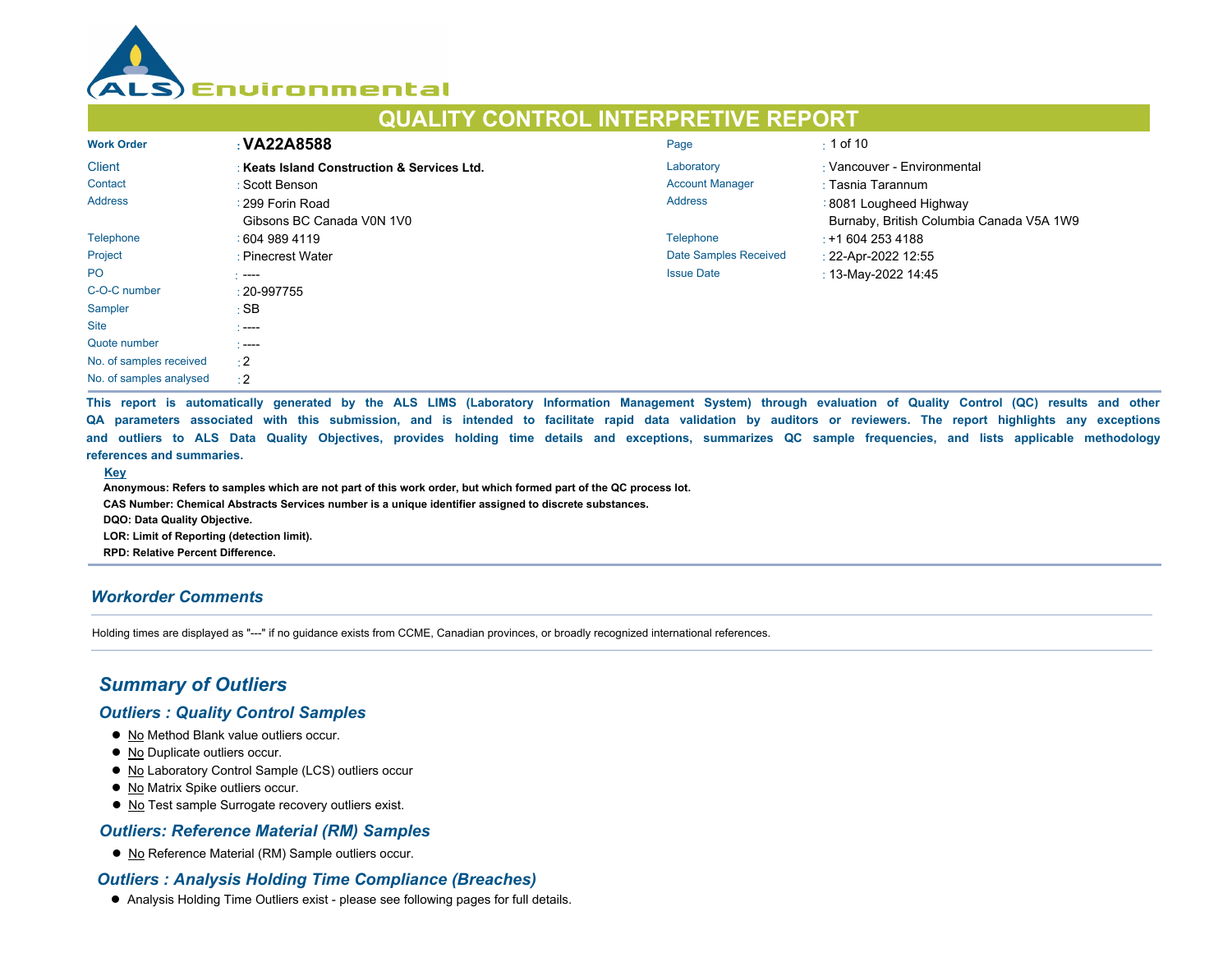## *Outliers : Frequency of Quality Control Samples*

● No Quality Control Sample Frequency Outliers occur.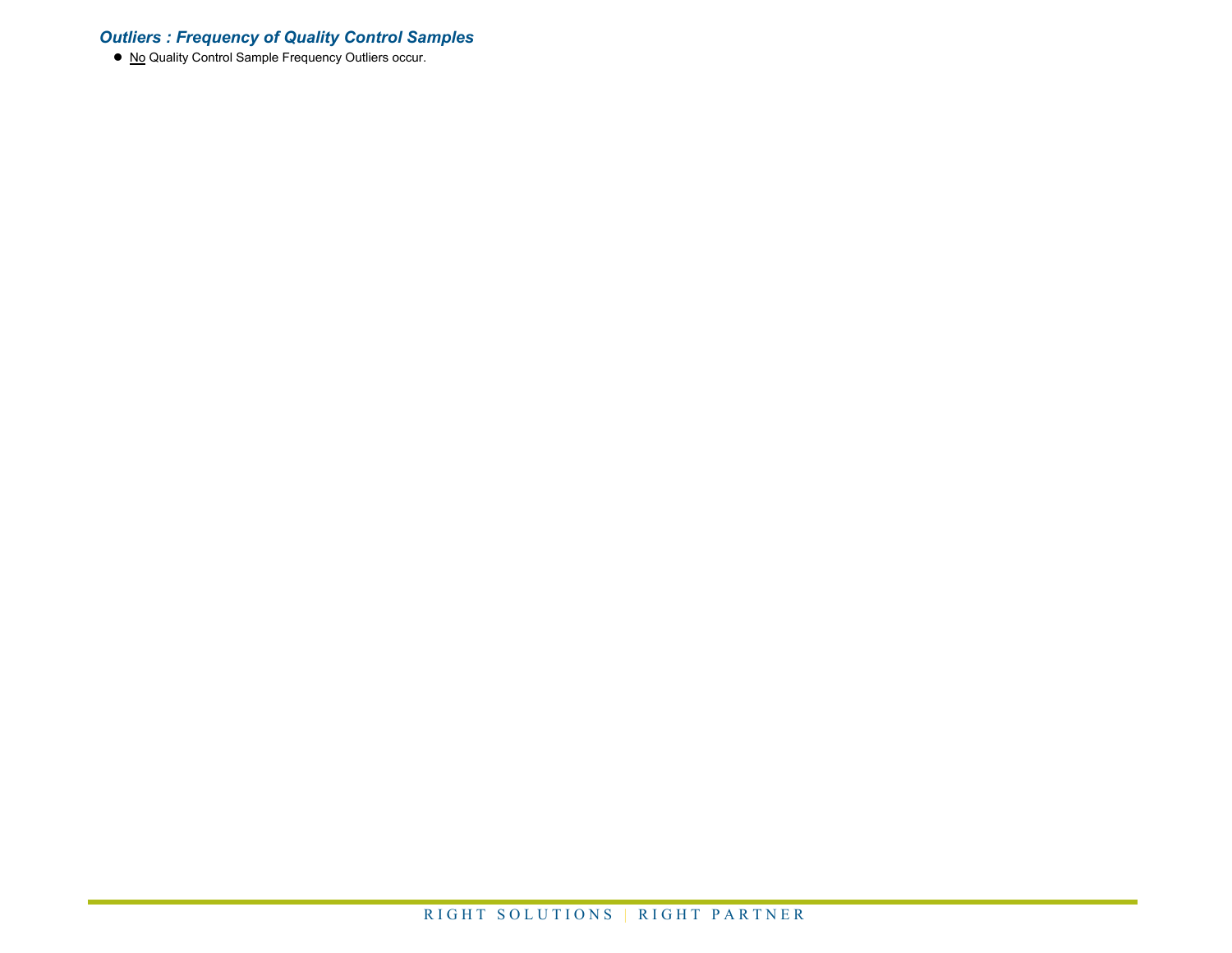

## *Analysis Holding Time Compliance*

This report summarizes extraction / preparation and analysis times and compares each with ALS recommended holding times, which are selected to meet known provincial and /or federal requirements. In the absence of regulatory hold times, ALS establishes recommendations based on guidelines published by organizations such as CCME, US EPA, APHA Standard Methods, ASTM, or Environment Canada (where available). Dates and holding times reported below represent the first dates of extraction or analysis. If subsequent tests or dilutions exceeded holding times, qualifiers are added (refer to COA).

If samples are identified below as having been analyzed or extracted outside of recommended holding times, measurement uncertainties may be increased, and this should be taken into consideration when interpreting results.

Where actual sampling date is not provided on the chain of custody, the date of receipt with time at 00:00 is used for calculation purposes.

Where only the sample date without time is provided on the chain of custody, the sampling date at 00:00 is used for calculation purposes.

| Matrix: Water                                             |               |                      |             |                                 |                      |      | Evaluation: $x =$ Holding time exceedance ; $\checkmark$ = Within Holding Time |                          |                      |                |
|-----------------------------------------------------------|---------------|----------------------|-------------|---------------------------------|----------------------|------|--------------------------------------------------------------------------------|--------------------------|----------------------|----------------|
| <b>Analyte Group</b>                                      | <b>Method</b> | <b>Sampling Date</b> |             | <b>Extraction / Preparation</b> |                      |      | Analysis                                                                       |                          |                      |                |
| <b>Container / Client Sample ID(s)</b>                    |               |                      | Preparation |                                 | <b>Holding Times</b> | Eval | <b>Analysis Date</b>                                                           |                          | <b>Holding Times</b> | Eval           |
|                                                           |               |                      | Date        | Rec                             | Actual               |      |                                                                                | Rec                      | <b>Actual</b>        |                |
| Anions and Nutrients : Chloride in Water by IC            |               |                      |             |                                 |                      |      |                                                                                |                          |                      |                |
| <b>HDPE</b>                                               |               |                      |             |                                 |                      |      |                                                                                |                          |                      |                |
| <b>Distribution</b>                                       | E235.CI       | 20-Apr-2022          | ----        | ----                            | ----                 |      | 25-Apr-2022                                                                    | $28 \text{ days}$ 6 days |                      | ✔              |
|                                                           |               |                      |             |                                 |                      |      |                                                                                |                          |                      |                |
| Anions and Nutrients : Chloride in Water by IC            |               |                      |             |                                 |                      |      |                                                                                |                          |                      |                |
| <b>HDPE</b>                                               |               |                      |             |                                 |                      |      |                                                                                |                          |                      |                |
| Source                                                    | E235.CI       | 20-Apr-2022          | ----        | ----                            | ----                 |      | 25-Apr-2022                                                                    | $28 \text{ days}$ 6 days |                      | $\checkmark$   |
|                                                           |               |                      |             |                                 |                      |      |                                                                                |                          |                      |                |
| Anions and Nutrients : Fluoride in Water by IC            |               |                      |             |                                 |                      |      |                                                                                |                          |                      |                |
| <b>HDPE</b>                                               |               |                      |             |                                 |                      |      |                                                                                |                          |                      |                |
| <b>Distribution</b>                                       | E235.F        | 20-Apr-2022          | ----        | ----                            | ----                 |      | 25-Apr-2022                                                                    | $28 \text{ days}$ 6 days |                      | $\checkmark$   |
|                                                           |               |                      |             |                                 |                      |      |                                                                                |                          |                      |                |
| Anions and Nutrients : Fluoride in Water by IC            |               |                      |             |                                 |                      |      |                                                                                |                          |                      |                |
| <b>HDPE</b>                                               |               |                      |             |                                 |                      |      |                                                                                |                          |                      |                |
| Source                                                    | E235.F        | 20-Apr-2022          | $---$       | ----                            | ----                 |      | 25-Apr-2022                                                                    | $28 \text{ days}$ 6 days |                      | $\checkmark$   |
|                                                           |               |                      |             |                                 |                      |      |                                                                                |                          |                      |                |
| Anions and Nutrients : Nitrate in Water by IC (Low Level) |               |                      |             |                                 |                      |      |                                                                                |                          |                      |                |
| <b>HDPE</b>                                               |               |                      |             |                                 |                      |      |                                                                                |                          |                      |                |
| Distribution                                              | E235.NO3-L    | 20-Apr-2022          | ----        | ----                            | ----                 |      | 25-Apr-2022                                                                    | $3 \text{ days}$         | 6 days               | $\pmb{\times}$ |
|                                                           |               |                      |             |                                 |                      |      |                                                                                |                          |                      | <b>EHT</b>     |
| Anions and Nutrients : Nitrate in Water by IC (Low Level) |               |                      |             |                                 |                      |      |                                                                                |                          |                      |                |
| <b>HDPE</b>                                               |               |                      |             |                                 |                      |      |                                                                                |                          |                      |                |
| Source                                                    | E235.NO3-L    | 20-Apr-2022          | ----        | ----                            | ----                 |      | 25-Apr-2022                                                                    |                          | 3 days 6 days        | $\pmb{\times}$ |
|                                                           |               |                      |             |                                 |                      |      |                                                                                |                          |                      | EHT            |
| Anions and Nutrients : Nitrite in Water by IC (Low Level) |               |                      |             |                                 |                      |      |                                                                                |                          |                      |                |
| <b>HDPE</b>                                               |               |                      |             |                                 |                      |      |                                                                                |                          |                      |                |
| <b>Distribution</b>                                       | E235.NO2-L    | 20-Apr-2022          | $---$       | $---$                           | $\cdots$             |      | 25-Apr-2022                                                                    | $3$ days                 | 6 days               | $\pmb{\times}$ |
|                                                           |               |                      |             |                                 |                      |      |                                                                                |                          |                      | <b>EHT</b>     |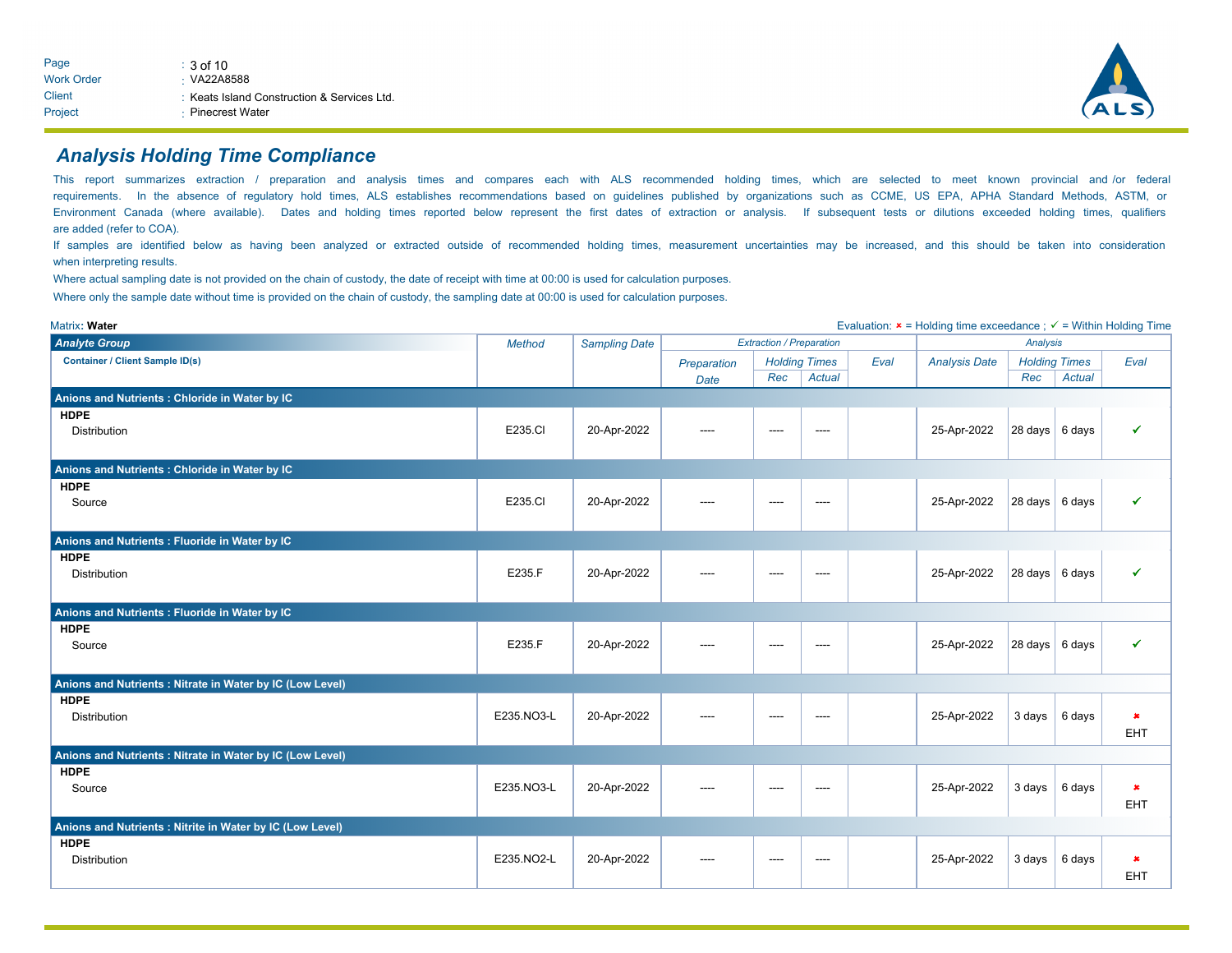

| Matrix: Water                                             |               |                      |             |                                 |                      |      | Evaluation: $x =$ Holding time exceedance ; $\checkmark$ = Within Holding Time |                          |                      |                |
|-----------------------------------------------------------|---------------|----------------------|-------------|---------------------------------|----------------------|------|--------------------------------------------------------------------------------|--------------------------|----------------------|----------------|
| <b>Analyte Group</b>                                      | <b>Method</b> | <b>Sampling Date</b> |             | <b>Extraction / Preparation</b> |                      |      |                                                                                | Analysis                 |                      |                |
| <b>Container / Client Sample ID(s)</b>                    |               |                      | Preparation |                                 | <b>Holding Times</b> | Eval | <b>Analysis Date</b>                                                           |                          | <b>Holding Times</b> | Eval           |
|                                                           |               |                      | Date        | Rec                             | Actual               |      |                                                                                | Rec                      | <b>Actual</b>        |                |
| Anions and Nutrients : Nitrite in Water by IC (Low Level) |               |                      |             |                                 |                      |      |                                                                                |                          |                      |                |
| <b>HDPE</b>                                               |               |                      |             |                                 |                      |      |                                                                                |                          |                      |                |
| Source                                                    | E235.NO2-L    | 20-Apr-2022          | ----        | $---$                           | ----                 |      | 25-Apr-2022                                                                    | $3 \text{ days}$         | 6 days               | $\pmb{\times}$ |
|                                                           |               |                      |             |                                 |                      |      |                                                                                |                          |                      | EHT            |
| Anions and Nutrients : Sulfate in Water by IC             |               |                      |             |                                 |                      |      |                                                                                |                          |                      |                |
| <b>HDPE</b>                                               |               |                      |             |                                 |                      |      |                                                                                |                          |                      |                |
| Distribution                                              | E235.SO4      | 20-Apr-2022          | ----        | $---$                           | $---$                |      | 25-Apr-2022                                                                    | $28$ days $6$ days       |                      | ✔              |
|                                                           |               |                      |             |                                 |                      |      |                                                                                |                          |                      |                |
| Anions and Nutrients : Sulfate in Water by IC             |               |                      |             |                                 |                      |      |                                                                                |                          |                      |                |
| <b>HDPE</b>                                               |               |                      |             |                                 |                      |      |                                                                                |                          |                      |                |
| Source                                                    | E235.SO4      | 20-Apr-2022          | ----        | ----                            | ----                 |      | 25-Apr-2022                                                                    | $28 \text{ days}$ 6 days |                      | ✔              |
|                                                           |               |                      |             |                                 |                      |      |                                                                                |                          |                      |                |
| <b>Physical Tests: Alkalinity Species by Titration</b>    |               |                      |             |                                 |                      |      |                                                                                |                          |                      |                |
| <b>HDPE</b>                                               |               |                      |             |                                 |                      |      |                                                                                |                          |                      |                |
| Distribution                                              | E290          | 20-Apr-2022          | ----        | ----                            | $\cdots$             |      | 27-Apr-2022                                                                    | 14 days $\vert$ 7 days   |                      | ✔              |
|                                                           |               |                      |             |                                 |                      |      |                                                                                |                          |                      |                |
| <b>Physical Tests: Alkalinity Species by Titration</b>    |               |                      |             |                                 |                      |      |                                                                                |                          |                      |                |
| <b>HDPE</b>                                               |               |                      |             |                                 |                      |      |                                                                                |                          |                      |                |
| Source                                                    | E290          | 20-Apr-2022          | ----        | $---$                           | $---$                |      | 27-Apr-2022                                                                    | 14 days 7 days           |                      | ✔              |
|                                                           |               |                      |             |                                 |                      |      |                                                                                |                          |                      |                |
| <b>Physical Tests: Colour (True) by Spectrometer</b>      |               |                      |             |                                 |                      |      |                                                                                |                          |                      |                |
| <b>HDPE</b>                                               |               |                      |             |                                 |                      |      |                                                                                |                          |                      |                |
| Distribution                                              | E329          | 20-Apr-2022          | ----        | $---$                           | $---$                |      | 25-Apr-2022                                                                    | $3 \text{ days}$         | 6 days               | $\pmb{\times}$ |
|                                                           |               |                      |             |                                 |                      |      |                                                                                |                          |                      | EHT            |
| <b>Physical Tests: Colour (True) by Spectrometer</b>      |               |                      |             |                                 |                      |      |                                                                                |                          |                      |                |
| <b>HDPE</b>                                               |               |                      |             |                                 |                      |      |                                                                                |                          |                      |                |
| Source                                                    | E329          | 20-Apr-2022          | ----        | ----                            | $\cdots$             |      | 25-Apr-2022                                                                    | 3 days                   | 6 days               | $\pmb{\times}$ |
|                                                           |               |                      |             |                                 |                      |      |                                                                                |                          |                      | EHT            |
| <b>Physical Tests: Conductivity in Water</b>              |               |                      |             |                                 |                      |      |                                                                                |                          |                      |                |
| <b>HDPE</b>                                               |               |                      |             |                                 |                      |      |                                                                                |                          |                      |                |
| Distribution                                              | E100          | 20-Apr-2022          | ----        | $---$                           | ----                 |      | 27-Apr-2022                                                                    | $28 \text{ days}$ 7 days |                      | ✔              |
|                                                           |               |                      |             |                                 |                      |      |                                                                                |                          |                      |                |
| <b>Physical Tests: Conductivity in Water</b>              |               |                      |             |                                 |                      |      |                                                                                |                          |                      |                |
| <b>HDPE</b>                                               |               |                      |             |                                 |                      |      |                                                                                |                          |                      |                |
| Source                                                    | E100          | 20-Apr-2022          | ----        | $---$                           | ----                 |      | 27-Apr-2022                                                                    | $28$ days $\vert 7$ days |                      | ✔              |
|                                                           |               |                      |             |                                 |                      |      |                                                                                |                          |                      |                |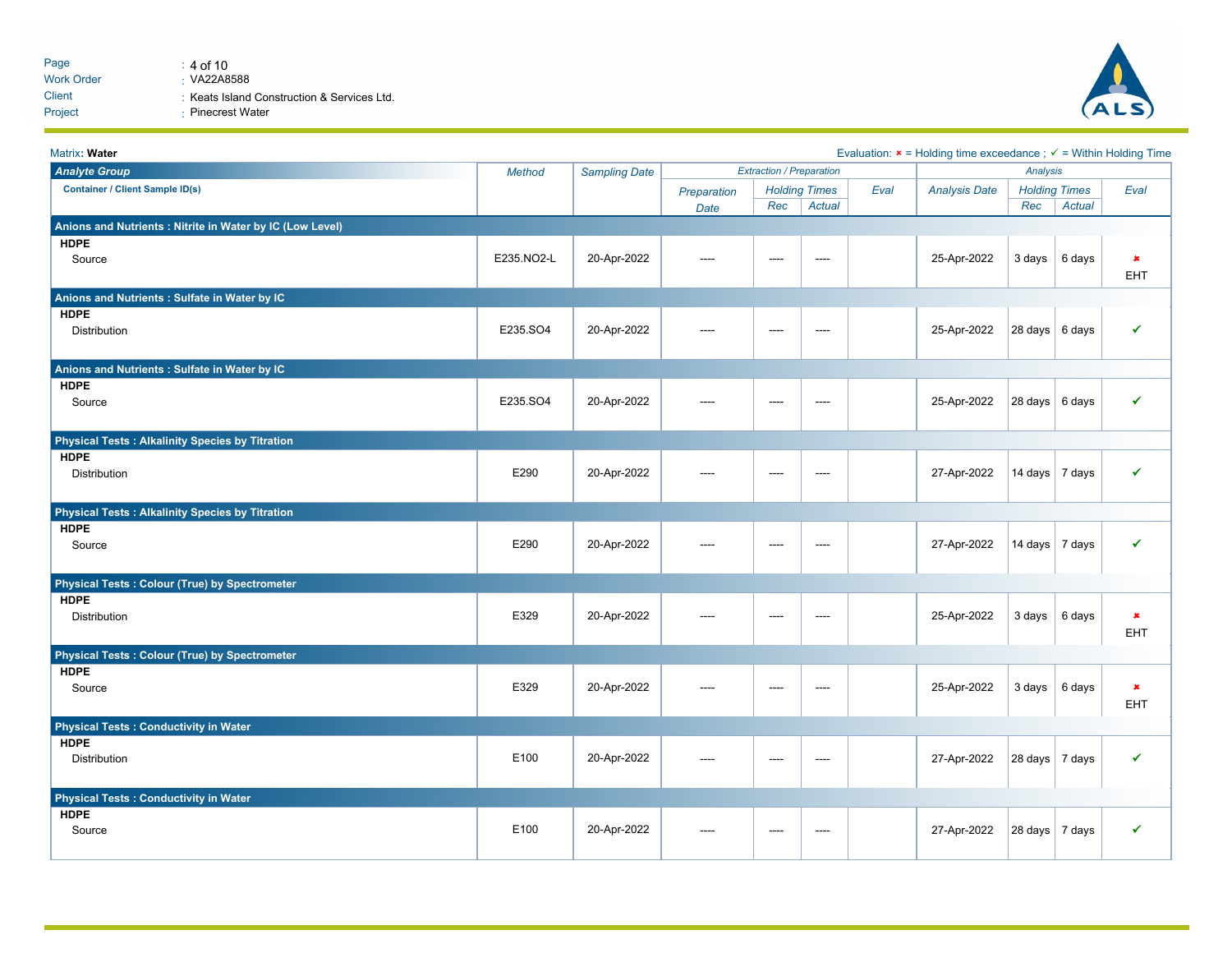

| Matrix: Water                                           |               |                      |             |                                 |                      |      | Evaluation: $x =$ Holding time exceedance ; $\checkmark$ = Within Holding Time |                          |                      |                |
|---------------------------------------------------------|---------------|----------------------|-------------|---------------------------------|----------------------|------|--------------------------------------------------------------------------------|--------------------------|----------------------|----------------|
| <b>Analyte Group</b>                                    | <b>Method</b> | <b>Sampling Date</b> |             | <b>Extraction / Preparation</b> |                      |      |                                                                                | Analysis                 |                      |                |
| <b>Container / Client Sample ID(s)</b>                  |               |                      | Preparation |                                 | <b>Holding Times</b> | Eval | <b>Analysis Date</b>                                                           |                          | <b>Holding Times</b> | Eval           |
|                                                         |               |                      | Date        | Rec                             | Actual               |      |                                                                                | Rec                      | <b>Actual</b>        |                |
| <b>Physical Tests: pH by Meter</b>                      |               |                      |             |                                 |                      |      |                                                                                |                          |                      |                |
| <b>HDPE</b>                                             |               |                      |             |                                 |                      |      |                                                                                |                          |                      |                |
| Distribution                                            | E108          | 20-Apr-2022          | ----        | ----                            | ----                 |      | 27-Apr-2022                                                                    | 0.25                     | 164 hrs              | ×.             |
|                                                         |               |                      |             |                                 |                      |      |                                                                                | hrs                      |                      | EHTR-FM        |
| <b>Physical Tests: pH by Meter</b>                      |               |                      |             |                                 |                      |      |                                                                                |                          |                      |                |
| <b>HDPE</b>                                             |               |                      |             |                                 |                      |      |                                                                                |                          |                      |                |
| Source                                                  | E108          | 20-Apr-2022          | ----        | ----                            | ----                 |      | 27-Apr-2022                                                                    | 0.25                     | 164 hrs              | ×              |
|                                                         |               |                      |             |                                 |                      |      |                                                                                | hrs                      |                      | EHTR-FM        |
| <b>Physical Tests: TDS by Gravimetry</b>                |               |                      |             |                                 |                      |      |                                                                                |                          |                      |                |
| <b>HDPE</b>                                             |               |                      |             |                                 |                      |      |                                                                                |                          |                      |                |
| Distribution                                            | E162          | 20-Apr-2022          | ----        | ----                            | ----                 |      | 27-Apr-2022                                                                    | 7 days                   | 7 days               | ✔              |
|                                                         |               |                      |             |                                 |                      |      |                                                                                |                          |                      |                |
|                                                         |               |                      |             |                                 |                      |      |                                                                                |                          |                      |                |
| <b>Physical Tests: TDS by Gravimetry</b>                |               |                      |             |                                 |                      |      |                                                                                |                          |                      |                |
| <b>HDPE</b>                                             | E162          |                      |             |                                 |                      |      |                                                                                |                          |                      | ✔              |
| Source                                                  |               | 20-Apr-2022          | ----        | $---$                           | $---$                |      | 27-Apr-2022                                                                    | 7 days                   | 7 days               |                |
|                                                         |               |                      |             |                                 |                      |      |                                                                                |                          |                      |                |
| <b>Physical Tests: Turbidity by Nephelometry</b>        |               |                      |             |                                 |                      |      |                                                                                |                          |                      |                |
| <b>HDPE</b>                                             |               |                      |             |                                 |                      |      |                                                                                |                          |                      |                |
| Distribution                                            | E121          | 20-Apr-2022          | ----        | ----                            | ----                 |      | 26-Apr-2022                                                                    | 3 days                   | 6 days               | $\pmb{x}$      |
|                                                         |               |                      |             |                                 |                      |      |                                                                                |                          |                      | EHT            |
| <b>Physical Tests: Turbidity by Nephelometry</b>        |               |                      |             |                                 |                      |      |                                                                                |                          |                      |                |
| <b>HDPE</b>                                             |               |                      |             |                                 |                      |      |                                                                                |                          |                      |                |
| Source                                                  | E121          | 20-Apr-2022          | ----        | ----                            | ----                 |      | 26-Apr-2022                                                                    | 3 days                   | 6 days               | $\pmb{\times}$ |
|                                                         |               |                      |             |                                 |                      |      |                                                                                |                          |                      | <b>EHT</b>     |
| <b>Total Metals: Total Mercury in Water by CVAAS</b>    |               |                      |             |                                 |                      |      |                                                                                |                          |                      |                |
| Glass vial total (hydrochloric acid)                    |               |                      |             |                                 |                      |      |                                                                                |                          |                      |                |
| <b>Distribution</b>                                     | E508          | 20-Apr-2022          |             | ----                            | ----                 |      | 29-Apr-2022                                                                    | $28 \text{ days}$ 9 days |                      | ✔              |
|                                                         |               |                      |             |                                 |                      |      |                                                                                |                          |                      |                |
| <b>Total Metals: Total Mercury in Water by CVAAS</b>    |               |                      |             |                                 |                      |      |                                                                                |                          |                      |                |
| Glass vial total (hydrochloric acid)                    |               |                      |             |                                 |                      |      |                                                                                |                          |                      |                |
| Source                                                  | E508          | 20-Apr-2022          | ----        | ----                            | ----                 |      | 29-Apr-2022                                                                    | $28 \text{ days}$        | 9 days               | ✔              |
|                                                         |               |                      |             |                                 |                      |      |                                                                                |                          |                      |                |
| <b>Total Metals: Total Metals in Water by CRC ICPMS</b> |               |                      |             |                                 |                      |      |                                                                                |                          |                      |                |
| <b>HDPE</b> total (nitric acid)                         |               |                      |             |                                 |                      |      |                                                                                |                          |                      |                |
| Distribution                                            | E420          | 20-Apr-2022          |             | ----                            | ----                 |      | 12-May-2022                                                                    | 180                      | 22 days              | ✔              |
|                                                         |               |                      |             |                                 |                      |      |                                                                                | days                     |                      |                |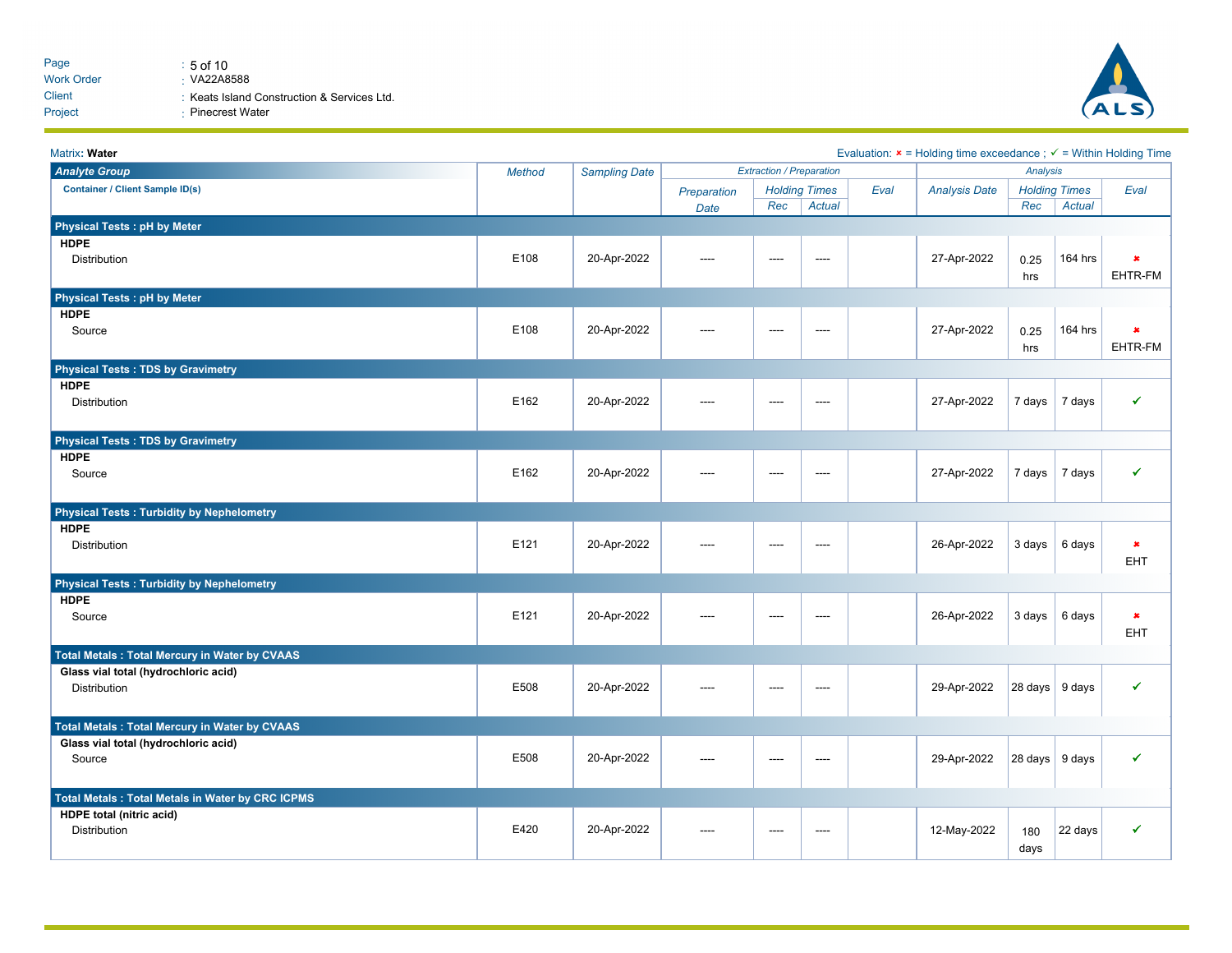

#### Matrix: Water **Evaluation: x** = Holding time exceedance ;  $\checkmark$  = Within Holding Time *Extraction / Preparation Analysis* **Container / Client Sample ID(s)** *Sampling Date Preparation Analysis Date Holding Times Holding Times Date Eval Eval Method Rec Actual Rec Actual Analyte Group* **Total Metals : Total Metals in Water by CRC ICPMS HDPE total (nitric acid)** Source E420 20-Apr-2022 ---- ---- ---- 12-May-2022 180 days  $|22 \text{ days}| \qquad \checkmark$ **Volatile Organic Compounds [Fuels] : BTEX by Headspace GC-MS Glass vial (sodium bisulfate)** Source E611A 20-Apr-2022 28-Apr-2022 ---- ---- 28-Apr-2022 14 days 8 days ü **Volatile Organic Compounds [THMs] : THMs by Headspace GC-MS Glass vial (sodium thiosulfate)** كة Distribution Philosophy State of Active 2000 ---- 2022 28-Apr-2022 28-Apr-2022 ---- 28-Apr-2022 28-Apr-2022 ----

#### **Legend & Qualifier Definitions**

EHTR-FM: Exceeded ALS recommended hold time prior to sample receipt. Field Measurement recommended

EHT: Exceeded ALS recommended hold time prior to analysis.

Rec. HT: ALS recommended hold time (see units).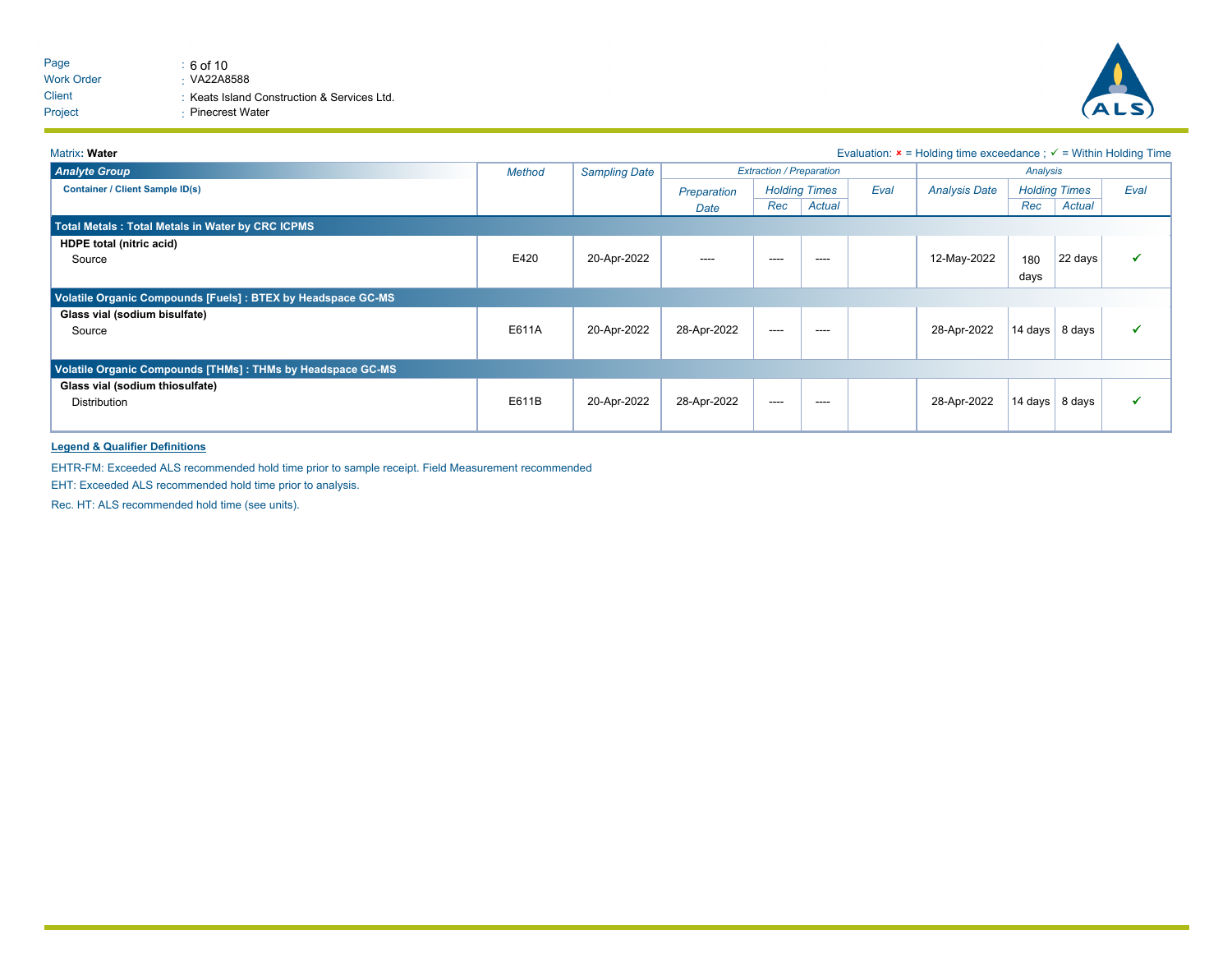

# *Quality Control Parameter Frequency Compliance*

The following report summarizes the frequency of laboratory QC samples analyzed within the analytical batches (QC lots) in which the submitted samples were processed. The actual frequency should be greater than or equal to the expected frequency.

| Matrix: Water                          | Evaluation: $x = QC$ frequency outside specification; $\checkmark = QC$ frequency within specification. |          |              |         |               |          |            |  |
|----------------------------------------|---------------------------------------------------------------------------------------------------------|----------|--------------|---------|---------------|----------|------------|--|
| <b>Quality Control Sample Type</b>     |                                                                                                         | Count    |              |         | Frequency (%) |          |            |  |
| <b>Analytical Methods</b>              | <b>Method</b>                                                                                           | QC Lot # | QC           | Regular | Actual        | Expected | Evaluation |  |
| Laboratory Duplicates (DUP)            |                                                                                                         |          |              |         |               |          |            |  |
| <b>Alkalinity Species by Titration</b> | E290                                                                                                    | 467448   | $\mathbf{1}$ | 12      | 8.3           | 5.0      | ✔          |  |
| BTEX by Headspace GC-MS                | E611A                                                                                                   | 471655   | $\mathbf{1}$ | 11      | 9.0           | 5.0      | ✔          |  |
| Chloride in Water by IC                | E235.CI                                                                                                 | 467450   | $\mathbf{1}$ | 20      | 5.0           | 5.0      | ✔          |  |
| Colour (True) by Spectrometer          | E329                                                                                                    | 467459   | $\mathbf{1}$ | 17      | 5.8           | 5.0      | ✔          |  |
| Conductivity in Water                  | E100                                                                                                    | 467447   | $\mathbf{1}$ | 19      | 5.2           | 5.0      | ✔          |  |
| Fluoride in Water by IC                | E235.F                                                                                                  | 467453   | $\mathbf{1}$ | 14      | 7.1           | 5.0      | ✔          |  |
| Nitrate in Water by IC (Low Level)     | E235.NO3-L                                                                                              | 467451   | $\mathbf{1}$ | 14      | 7.1           | 5.0      | ✔          |  |
| Nitrite in Water by IC (Low Level)     | E235.NO2-L                                                                                              | 467452   | $\mathbf{1}$ | 20      | 5.0           | 5.0      | ✔          |  |
| pH by Meter                            | E108                                                                                                    | 467446   | $\mathbf{1}$ | 19      | 5.2           | $5.0\,$  | ✔          |  |
| Sulfate in Water by IC                 | E235.SO4                                                                                                | 467449   | $\mathbf{1}$ | 20      | 5.0           | 5.0      | ✔          |  |
| TDS by Gravimetry                      | E162                                                                                                    | 469133   | $\mathbf{1}$ | 17      | 5.8           | 5.0      | ✔          |  |
| THMs by Headspace GC-MS                | E611B                                                                                                   | 471544   | $\mathbf{1}$ | 8       | 12.5          | 5.0      | ✔          |  |
| Total Mercury in Water by CVAAS        | E508                                                                                                    | 472008   | $\mathbf{1}$ | 20      | 5.0           | 5.0      | ✔          |  |
| Total Metals in Water by CRC ICPMS     | E420                                                                                                    | 477975   | $\mathbf{1}$ | 17      | 5.8           | 5.0      | ✔          |  |
| Turbidity by Nephelometry              | E121                                                                                                    | 468463   | $\mathbf{1}$ | 17      | 5.8           | 5.0      | ✔          |  |
| Laboratory Control Samples (LCS)       |                                                                                                         |          |              |         |               |          |            |  |
| <b>Alkalinity Species by Titration</b> | E290                                                                                                    | 467448   | $\mathbf{1}$ | 12      | 8.3           | 5.0      | ✓          |  |
| BTEX by Headspace GC-MS                | E611A                                                                                                   | 471655   | $\mathbf{1}$ | 11      | 9.0           | 5.0      | ✔          |  |
| Chloride in Water by IC                | E235.CI                                                                                                 | 467450   | $\mathbf{1}$ | 20      | 5.0           | 5.0      | ✔          |  |
| Colour (True) by Spectrometer          | E329                                                                                                    | 467459   | $\mathbf{1}$ | 17      | 5.8           | 5.0      | ✔          |  |
| Conductivity in Water                  | E100                                                                                                    | 467447   | $\mathbf{1}$ | 19      | 5.2           | 5.0      | ✔          |  |
| Fluoride in Water by IC                | E235.F                                                                                                  | 467453   | $\mathbf{1}$ | 14      | 7.1           | 5.0      | ✔          |  |
| Nitrate in Water by IC (Low Level)     | E235.NO3-L                                                                                              | 467451   | $\mathbf{1}$ | 14      | 7.1           | 5.0      | ✔          |  |
| Nitrite in Water by IC (Low Level)     | E235.NO2-L                                                                                              | 467452   | $\mathbf{1}$ | 20      | 5.0           | 5.0      | ✔          |  |
| pH by Meter                            | E108                                                                                                    | 467446   | $\mathbf{1}$ | 19      | 5.2           | 5.0      | ✔          |  |
| Sulfate in Water by IC                 | E235.SO4                                                                                                | 467449   | $\mathbf{1}$ | 20      | 5.0           | 5.0      | ✔          |  |
| <b>TDS by Gravimetry</b>               | E162                                                                                                    | 469133   | $\mathbf{1}$ | 17      | 5.8           | 5.0      | ✔          |  |
| THMs by Headspace GC-MS                | E611B                                                                                                   | 471544   | $\mathbf{1}$ | 8       | 12.5          | 5.0      | ✔          |  |
| Total Mercury in Water by CVAAS        | E508                                                                                                    | 472008   | $\mathbf{1}$ | 20      | 5.0           | 5.0      | ✔          |  |
| Total Metals in Water by CRC ICPMS     | E420                                                                                                    | 477975   | $\mathbf{1}$ | 17      | 5.8           | 5.0      | ✔          |  |
| <b>Turbidity by Nephelometry</b>       | E121                                                                                                    | 468463   | $\mathbf{1}$ | 17      | 5.8           | 5.0      | ✔          |  |
| Method Blanks (MB)                     |                                                                                                         |          |              |         |               |          |            |  |
| <b>Alkalinity Species by Titration</b> | E290                                                                                                    | 467448   | $\mathbf{1}$ | 12      | 8.3           | 5.0      | ✓          |  |
| BTEX by Headspace GC-MS                | E611A                                                                                                   | 471655   | $\mathbf{1}$ | 11      | 9.0           | 5.0      | ✔          |  |
| Chloride in Water by IC                | E235.CI                                                                                                 | 467450   | $\mathbf{1}$ | 20      | 5.0           | 5.0      | ✓          |  |
| Colour (True) by Spectrometer          | E329                                                                                                    | 467459   | $\mathbf{1}$ | 17      | 5.8           | 5.0      | ✔          |  |
| Conductivity in Water                  | E100                                                                                                    | 467447   | $\mathbf{1}$ | 19      | 5.2           | 5.0      | ✔          |  |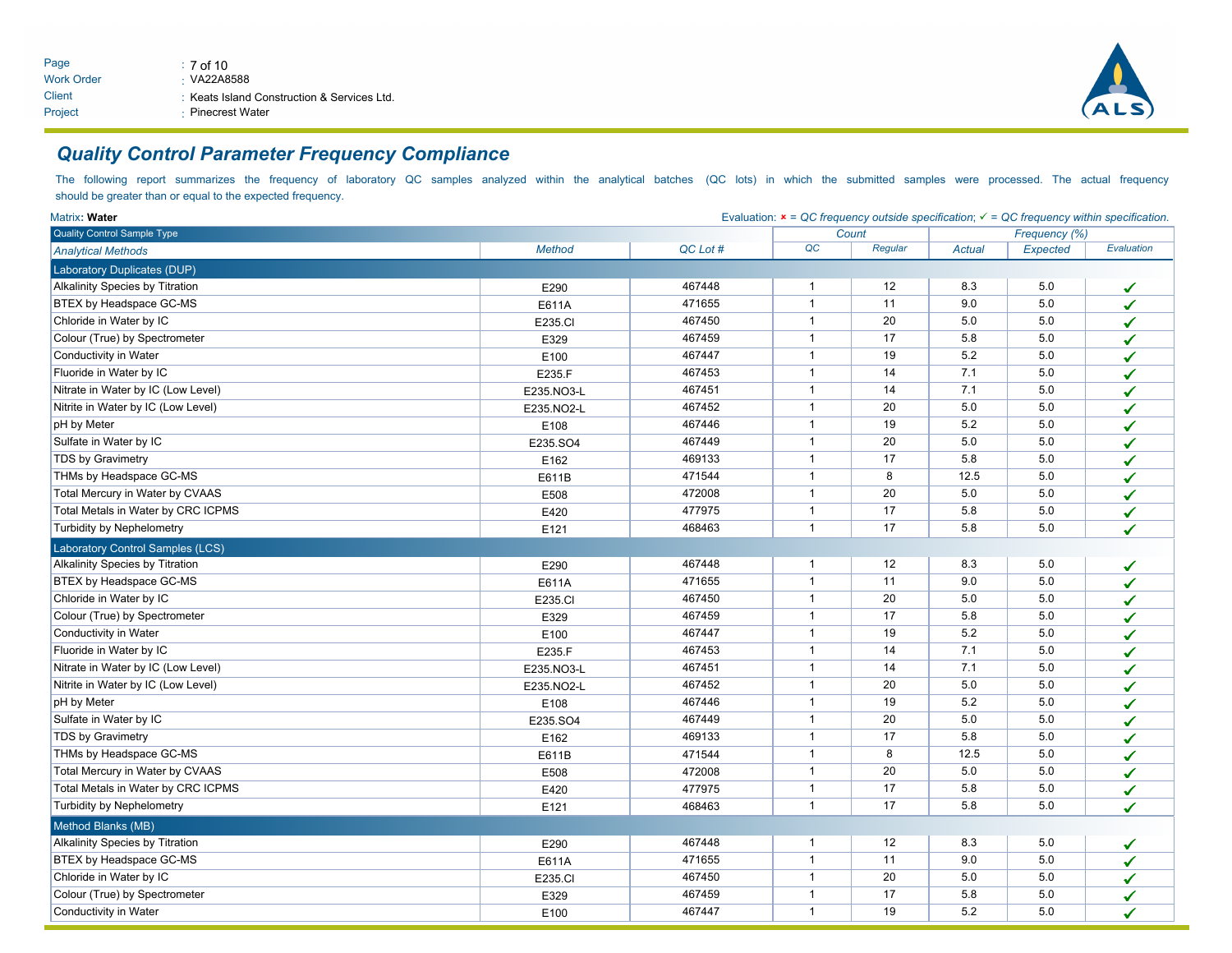| Page              | $\therefore$ 8 of 10                        |
|-------------------|---------------------------------------------|
| <b>Work Order</b> | $\cdot$ VA22A8588                           |
| Client            | : Keats Island Construction & Services Ltd. |
| Project           | ⋅ Pinecrest Water                           |



| Matrix: Water                      |               |          | Evaluation: $x = QC$ frequency outside specification; $\checkmark = QC$ frequency within specification. |         |        |                 |              |  |
|------------------------------------|---------------|----------|---------------------------------------------------------------------------------------------------------|---------|--------|-----------------|--------------|--|
| Quality Control Sample Type        |               |          | Count                                                                                                   |         |        | Frequency (%)   |              |  |
| <b>Analytical Methods</b>          | <b>Method</b> | QC Lot # | QC                                                                                                      | Regular | Actual | <b>Expected</b> | Evaluation   |  |
| Method Blanks (MB) - Continued     |               |          |                                                                                                         |         |        |                 |              |  |
| Fluoride in Water by IC            | E235.F        | 467453   |                                                                                                         | 14      | 7.1    | 5.0             | ✓            |  |
| Nitrate in Water by IC (Low Level) | E235.NO3-L    | 467451   |                                                                                                         | 14      | 7.1    | 5.0             | ✔            |  |
| Nitrite in Water by IC (Low Level) | E235.NO2-L    | 467452   |                                                                                                         | 20      | 5.0    | 5.0             | $\checkmark$ |  |
| Sulfate in Water by IC             | E235.SO4      | 467449   |                                                                                                         | 20      | 5.0    | 5.0             | ✔            |  |
| TDS by Gravimetry                  | E162          | 469133   |                                                                                                         | 17      | 5.8    | 5.0             | ✔            |  |
| THMs by Headspace GC-MS            | E611B         | 471544   |                                                                                                         | 8       | 12.5   | 5.0             | ✔            |  |
| Total Mercury in Water by CVAAS    | E508          | 472008   |                                                                                                         | 20      | 5.0    | 5.0             | ✔            |  |
| Total Metals in Water by CRC ICPMS | E420          | 477975   |                                                                                                         | 17      | 5.8    | 5.0             | ✔            |  |
| Turbidity by Nephelometry          | E121          | 468463   |                                                                                                         | 17      | 5.8    | 5.0             | ✔            |  |
| Matrix Spikes (MS)                 |               |          |                                                                                                         |         |        |                 |              |  |
| BTEX by Headspace GC-MS            | E611A         | 471655   |                                                                                                         | 11      | 9.0    | 5.0             | ✓            |  |
| Chloride in Water by IC            | E235.CI       | 467450   |                                                                                                         | 20      | 5.0    | 5.0             | ✔            |  |
| Fluoride in Water by IC            | E235.F        | 467453   |                                                                                                         | 14      | 7.1    | 5.0             | ✔            |  |
| Nitrate in Water by IC (Low Level) | E235.NO3-L    | 467451   |                                                                                                         | 14      | 7.1    | 5.0             | ✔            |  |
| Nitrite in Water by IC (Low Level) | E235.NO2-L    | 467452   |                                                                                                         | 20      | 5.0    | 5.0             | ✔            |  |
| Sulfate in Water by IC             | E235.SO4      | 467449   |                                                                                                         | 20      | 5.0    | 5.0             | ✔            |  |
| THMs by Headspace GC-MS            | E611B         | 471544   |                                                                                                         | 8       | 12.5   | 5.0             | ✓            |  |
| Total Mercury in Water by CVAAS    | E508          | 472008   |                                                                                                         | 20      | 5.0    | 5.0             | ✔            |  |
| Total Metals in Water by CRC ICPMS | E420          | 477975   |                                                                                                         | 17      | 5.8    | 5.0             | ✓            |  |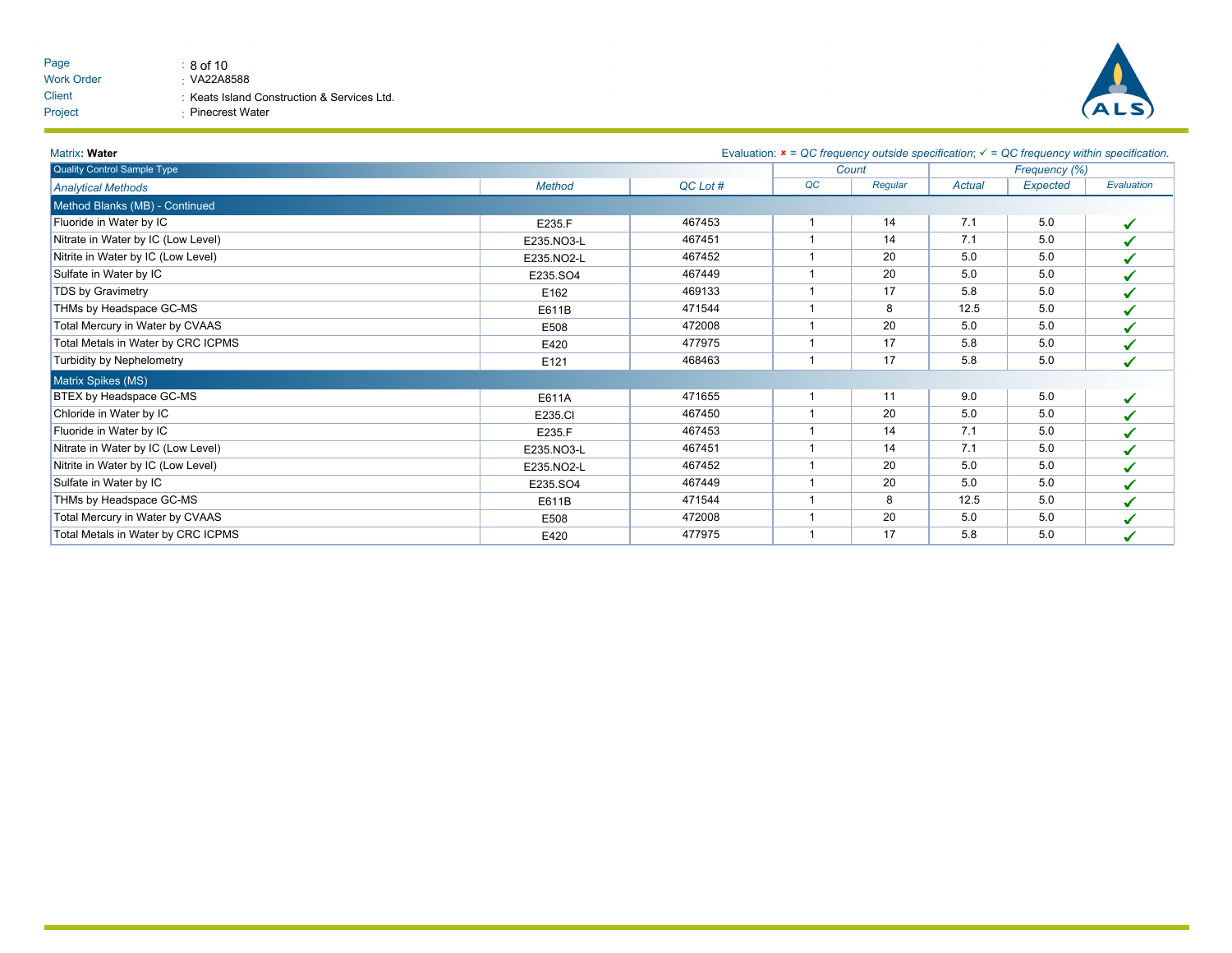

# *Methodology References and Summaries*

The analytical methods used by ALS are developed using internationally recognized reference methods (where available), such as those published by US EPA, APHA Standard Methods, ASTM, ISO, Environment Canada, BC MOE, and Ontario MOE. Reference methods may incorporate modifications to improve performance (indicated by "mod").

| <b>Analytical Methods</b>              | Method / Lab                               | Matrix | <b>Method Reference</b> | <b>Method Descriptions</b>                                                                                                                                                                                                                                                   |  |  |  |  |  |
|----------------------------------------|--------------------------------------------|--------|-------------------------|------------------------------------------------------------------------------------------------------------------------------------------------------------------------------------------------------------------------------------------------------------------------------|--|--|--|--|--|
| Conductivity in Water                  | E100<br>Vancouver -<br>Environmental       | Water  | APHA 2510 (mod)         | Conductivity, also known as Electrical Conductivity (EC) or Specific Conductance, is<br>measured by immersion of a conductivity cell with platinum electrodes into a water<br>sample. Conductivity measurements are temperature-compensated to 25°C.                         |  |  |  |  |  |
| pH by Meter                            | E108<br>Vancouver -<br>Environmental       | Water  | APHA 4500-H (mod)       | pH is determined by potentiometric measurement with a pH electrode, and is conducted<br>at ambient laboratory temperature (normally $20 \pm 5^{\circ}$ C). For high accuracy test results,<br>pH should be measured in the field within the recommended 15 minute hold time. |  |  |  |  |  |
| <b>Turbidity by Nephelometry</b>       | E121<br>Vancouver -<br>Environmental       | Water  | APHA 2130 B (mod)       | Turbidity is measured by the nephelometric method, by measuring the intensity of light<br>scatter under defined conditions.                                                                                                                                                  |  |  |  |  |  |
| TDS by Gravimetry                      | E162<br>Vancouver -<br>Environmental       | Water  | APHA 2540 C (mod)       | Total Dissolved Solids (TDS) are determined by filtering a sample through a glass fibre<br>filter, with evaporation of the filtrate at $180 \pm 2^{\circ}$ C for 16 hours or to constant weight,<br>with gravimetric measurement of the residue.                             |  |  |  |  |  |
| Chloride in Water by IC                | E235.CI<br>Vancouver -<br>Environmental    | Water  | EPA 300.1 (mod)         | Inorganic anions are analyzed by Ion Chromatography with conductivity and/or UV<br>detection.                                                                                                                                                                                |  |  |  |  |  |
| Fluoride in Water by IC                | E235.F<br>Vancouver -<br>Environmental     | Water  | EPA 300.1 (mod)         | Inorganic anions are analyzed by Ion Chromatography with conductivity and/or UV<br>detection.                                                                                                                                                                                |  |  |  |  |  |
| Nitrite in Water by IC (Low Level)     | E235.NO2-L<br>Vancouver -<br>Environmental | Water  | EPA 300.1 (mod)         | Inorganic anions are analyzed by Ion Chromatography with conductivity and/or UV<br>detection.                                                                                                                                                                                |  |  |  |  |  |
| Nitrate in Water by IC (Low Level)     | E235.NO3-L<br>Vancouver -<br>Environmental | Water  | EPA 300.1 (mod)         | Inorganic anions are analyzed by Ion Chromatography with conductivity and/or UV<br>detection.                                                                                                                                                                                |  |  |  |  |  |
| Sulfate in Water by IC                 | E235.SO4<br>Vancouver -<br>Environmental   | Water  | EPA 300.1 (mod)         | Inorganic anions are analyzed by Ion Chromatography with conductivity and/or UV<br>detection.                                                                                                                                                                                |  |  |  |  |  |
| <b>Alkalinity Species by Titration</b> | E290<br>Vancouver -<br>Environmental       | Water  | APHA 2320 B (mod)       | Total alkalinity is determined by potentiometric titration to a pH 4.5 endpoint. Bicarbonate,<br>carbonate and hydroxide alkalinity are calculated from phenolphthalein alkalinity and total<br>alkalinity values.                                                           |  |  |  |  |  |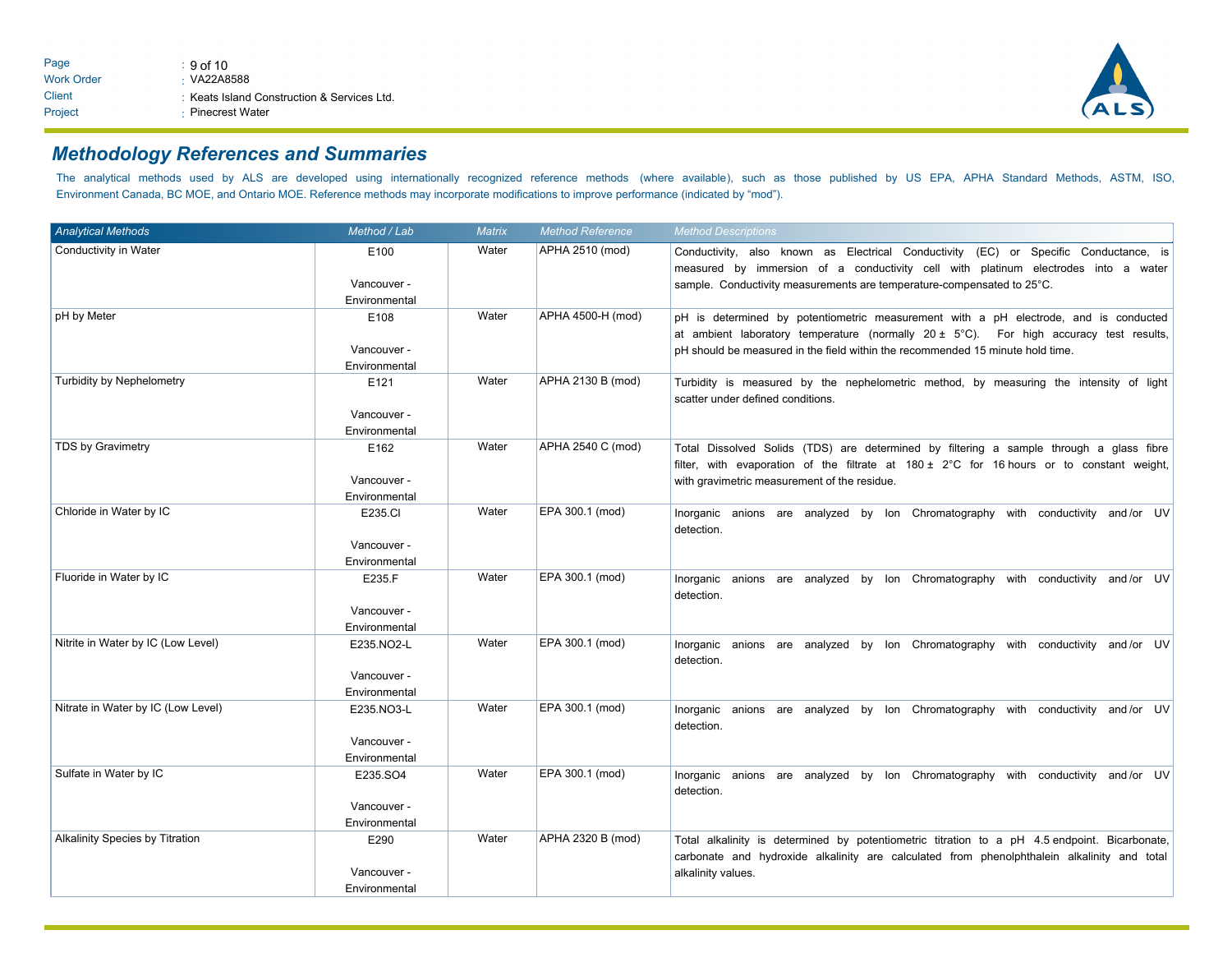

| <b>Analytical Methods</b>               | Method / Lab                             | <b>Matrix</b> | <b>Method Reference</b>  | <b>Method Descriptions</b>                                                                                                                                                                                                                                                                                                                                                                                                                                                                                            |
|-----------------------------------------|------------------------------------------|---------------|--------------------------|-----------------------------------------------------------------------------------------------------------------------------------------------------------------------------------------------------------------------------------------------------------------------------------------------------------------------------------------------------------------------------------------------------------------------------------------------------------------------------------------------------------------------|
| Colour (True) by Spectrometer           | E329<br>Vancouver -<br>Environmental     | Water         | APHA 2120 C (mod)        | Colour (True Colour) is determined by filtering a sample through a 0.45 micron membrane<br>followed<br>bv<br>analysis of the filtrate using the platinum-cobalt colourimetric<br>filter<br>method. Colour measurements can be highly pH dependent, and apply to the pH of the<br>sample as received (at time of testing), without pH adjustment.                                                                                                                                                                      |
| Total Metals in Water by CRC ICPMS      | E420<br>Calgary - Environmental          | Water         | EPA 200.2/6020B<br>(mod) | Water samples are digested with nitric and hydrochloric acids, and analyzed by<br>Collision/Reaction Cell ICPMS.<br>Method Limitation (re: Sulfur): Sulfide and volatile sulfur species may not be recovered<br>by this method.                                                                                                                                                                                                                                                                                       |
| Total Mercury in Water by CVAAS         | E508<br>Calgary - Environmental          | Water         | EPA 1631E (mod)          | Water samples undergo a cold-oxidation using bromine monochloride prior to reduction<br>with stannous chloride, and analyzed by CVAAS                                                                                                                                                                                                                                                                                                                                                                                 |
| BTEX by Headspace GC-MS                 | E611A<br>Calgary - Environmental         | Water         | EPA 8260D (mod)          | Organic Compounds (VOCs)<br>analyzed<br>static headspace<br>GC-MS.<br>Volatile<br>are<br>by<br>Samples are prepared in headspace vials and are heated and agitated<br>on the<br>headspace autosampler, causing VOCs to partition between the aqueous phase and<br>the headspace in accordance with Henry's law.                                                                                                                                                                                                       |
| THMs by Headspace GC-MS                 | E611B<br>Calgary - Environmental         | Water         | EPA 8260D (mod)          | Organic Compounds (VOCs) are analyzed<br>by static headspace<br>GC-MS.<br>Volatile<br>Samples are prepared in headspace vials and are heated and agitated<br>on the<br>headspace autosampler, causing VOCs to partition between the aqueous phase and<br>the headspace in accordance with Henry's law.                                                                                                                                                                                                                |
| Hardness (Calculated) from Total Ca/Mg  | <b>EC100A</b><br>Calgary - Environmental | Water         | <b>APHA 2340B</b>        | "Hardness (as CaCO3), from total Ca/Mq" is calculated from the sum of total Calcium and<br>"Total Hardness" refers<br>Magnesium concentrations, expressed in CaCO3 equivalents.<br>to the sum of Calcium and Magnesium Hardness. Hardness is normally or preferentially<br>calculated from dissolved Calcium and Magnesium concentrations, because it is a<br>property of water due to dissolved divalent cations.<br>Hardness from total Ca/Mq is<br>normally comparable to Dissolved Hardness in non-turbid waters. |
| <b>Preparation Methods</b>              | Method / Lab                             | <b>Matrix</b> | <b>Method Reference</b>  | <b>Method Descriptions</b>                                                                                                                                                                                                                                                                                                                                                                                                                                                                                            |
| VOCs Preparation for Headspace Analysis | EP581<br>Calgary - Environmental         | Water         | EPA 5021A (mod)          | Samples are prepared in headspace vials and are heated and<br>agitated on the<br>headspace autosampler. An aliquot of the headspace is then injected<br>into the<br>GC/MS-FID system.                                                                                                                                                                                                                                                                                                                                 |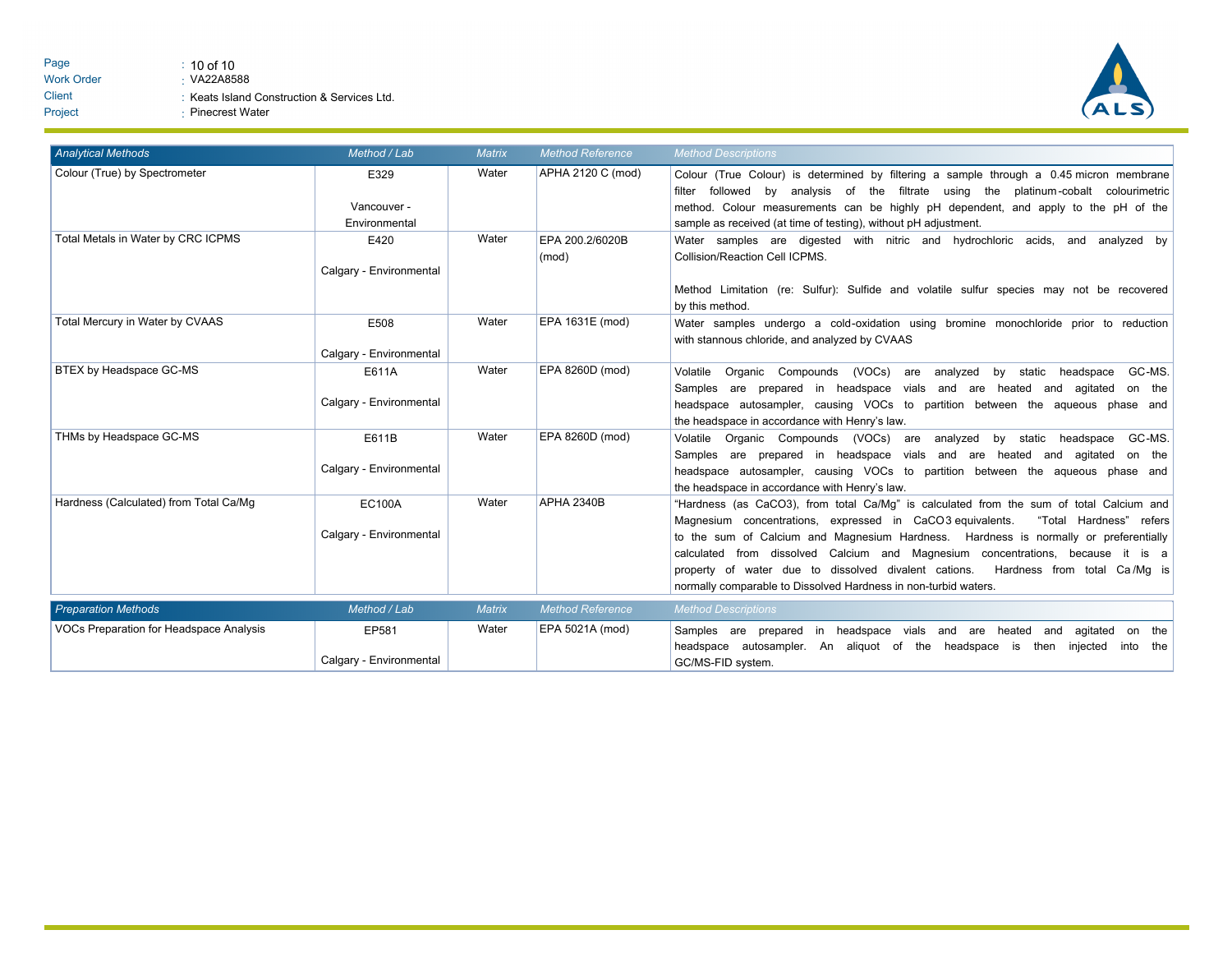

# **QUALITY CONTROL REPORT**

| <b>Work Order</b>       | <b>VA22A8588</b>                           | Page                           | $: 1$ of 10                                                  |
|-------------------------|--------------------------------------------|--------------------------------|--------------------------------------------------------------|
| <b>Client</b>           | Keats Island Construction & Services Ltd.  | Laboratory                     | · Vancouver - Environmental                                  |
| Contact                 | : Scott Benson                             | <b>Account Manager</b>         | : Tasnia Tarannum                                            |
| <b>Address</b>          | : 299 Forin Road                           | <b>Address</b>                 | :8081 Lougheed Highway                                       |
| Telephone               | Gibsons BC Canada V0N 1V0<br>∶604 989 4119 | <b>Telephone</b>               | Burnaby, British Columbia Canada V5A 1W9<br>$: +16042534188$ |
| Project                 | : Pinecrest Water                          | <b>Date Samples Received</b>   | : 22-Apr-2022 12:55                                          |
| <b>PO</b>               | $\sim$ ----                                | <b>Date Analysis Commenced</b> | : 25-Apr-2022                                                |
| C-O-C number            | $: 20 - 997755$                            | <b>Issue Date</b>              | : 13-May-2022 14:45                                          |
| Sampler                 | :SB                                        |                                |                                                              |
| <b>Site</b>             | $\sim$ ----                                |                                |                                                              |
| Quote number            | $\sim$ ----                                |                                |                                                              |
| No. of samples received | $\div 2$                                   |                                |                                                              |
| No. of samples analysed | $\div 2$                                   |                                |                                                              |

This report supersedes any previous report(s) with this reference. Results apply to the sample(s) as submitted. This document shall not be reproduced, except in full. This Quality Control Report contains the following information:

- **.** Laboratory Duplicate (DUP) Report; Relative Percentage Difference (RPD) and Acceptance Limits
- **•** Matrix Spike (MS) Report; Recovery and Acceptance Limits
- **•** Reference Material (RM) Report; Recovery and Acceptance Limits
- **•** Method Blank (MB) Report; Recovery and Acceptance Limits
- Laboratory Control Sample (LCS) Report; Recovery and Acceptance Limits

## *Signatories*

This document has been electronically signed by the authorized signatories below. Electronic signing is conducted in accordance with US FDA 21 CFR Part 11.

| <b>Signatories</b> | <b>Position</b>             | <b>Laboratory Department</b>          |
|--------------------|-----------------------------|---------------------------------------|
| Harpreet Chawla    | Team Leader - Inorganics    | Metals, Calgary, Alberta              |
| Joshua Stessun     | <b>Laboratory Analyst</b>   | Organics, Calgary, Alberta            |
| Kim Jensen         | Department Manager - Metals | Inorganics, Burnaby, British Columbia |
| Nguyen Tran        | <b>Laboratory Analyst</b>   | Organics, Calgary, Alberta            |
| Sara Niroomand     |                             | Inorganics, Calgary, Alberta          |
| Shirley Li         |                             | Metals, Calgary, Alberta              |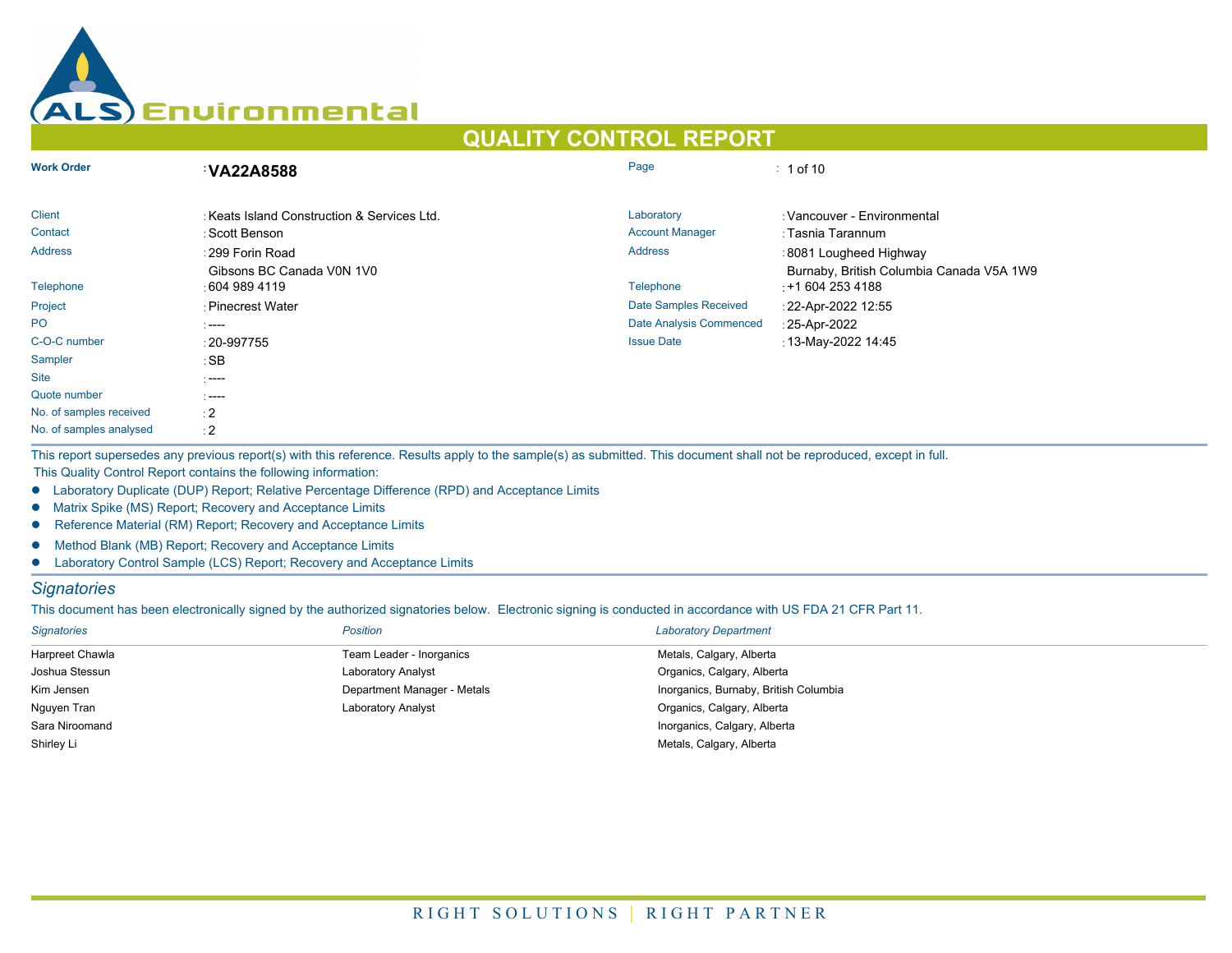| Page              | $: 2$ of 10                               |
|-------------------|-------------------------------------------|
| <b>Work Order</b> | $\cdot$ VA22A8588                         |
| Client            | Keats Island Construction & Services Ltd. |
| Project           | ⋅ Pinecrest Water                         |



## *General Comments*

The ALS Quality Control (QC) report is optionally provided to ALS clients upon request. ALS test methods include comprehensive QC checks with every analysis to ensure our high standards of quality are met. Each QC result has a known or expected target value, which is compared against predetermined Data Quality Objectives (DQOs) to provide confidence in the accuracy of associated test results. This report contains detailed results for all QC results applicable to this sample submission. Please refer to the ALS Quality Control Interpretation report (QCI) for applicable method references and methodology summaries.

Key :

Anonymous = Refers to samples which are not part of this work order, but which formed part of the QC process lot.

CAS Number = Chemical Abstracts Services number is a unique identifier assigned to discrete substances.

DQO = Data Quality Objective.

LOR = Limit of Reporting (detection limit).

RPD = Relative Percentage Difference

# = Indicates a QC result that did not meet the ALS DQO.

#### *Workorder Comments*

Holding times are displayed as "---" if no guidance exists from CCME, Canadian provinces, or broadly recognized international references.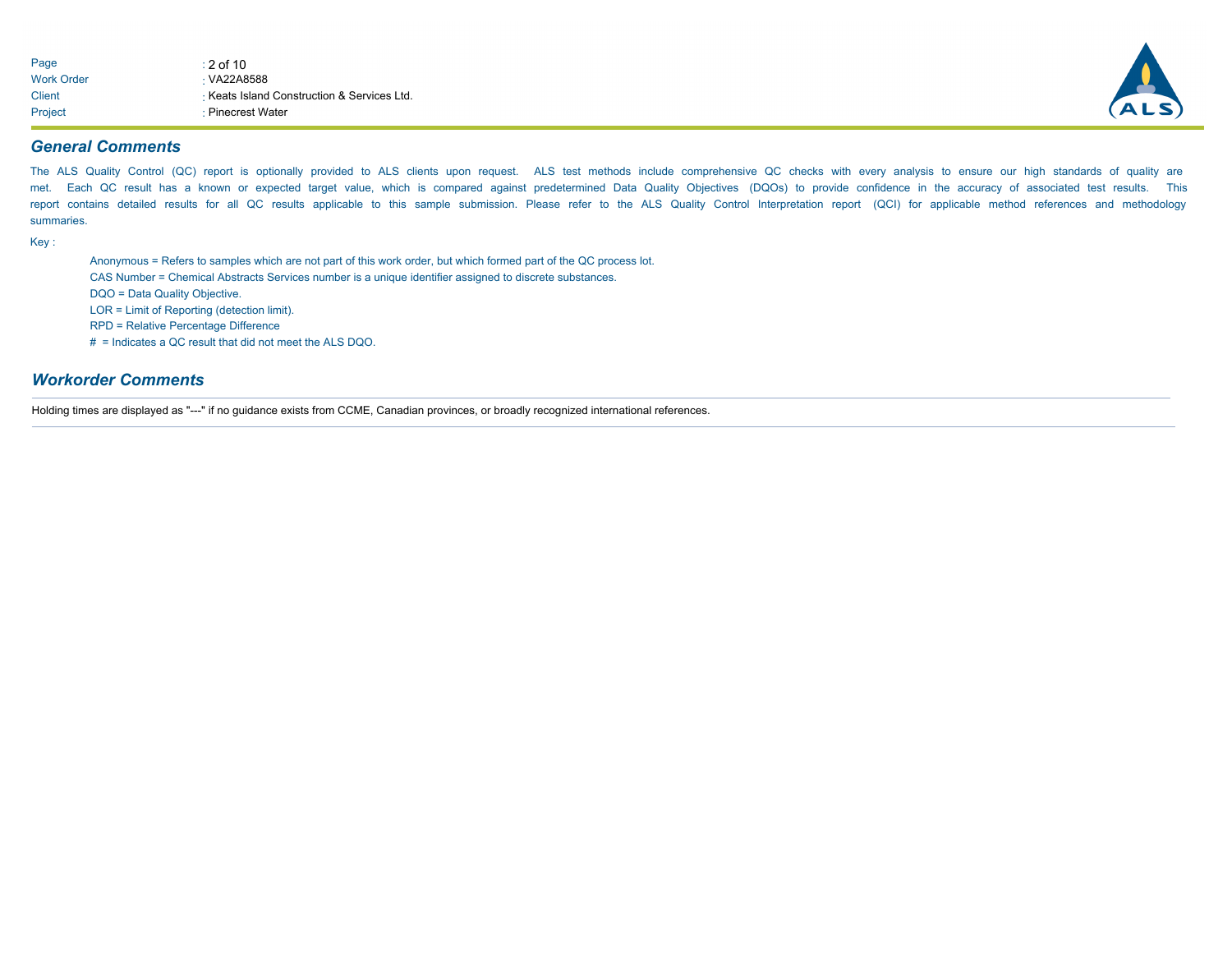Page  $\qquad \qquad : 3 \text{ of } 10$ Work Order Client VA22A8588 Keats Island Construction & Services Ltd. Project : Pinecrest Water



## *Laboratory Duplicate (DUP) Report*

A Laboratory Duplicate (DUP) is a randomly selected intralaboratory replicate sample. Laboratory Duplicates provide information regarding method precision and sample heterogeneity. ALS DQOs for Laboratory Duplicates are expressed as test-specific limits for Relative Percent Difference (RPD), or as an absolute difference limit of 2 times the LOR for low concentration duplicates within ~ 4-10 times the LOR (cut-off is test specific).

| Sub-Matrix: Water                     |                         |                               |                            |                  | <b>Laboratory Duplicate (DUP) Report</b> |             |                                  |                                   | <b>Duplicate</b><br><b>Limits</b><br>4%<br>10%<br>20%<br>0<br>Diff <2x LOR<br>15%<br>20%<br>20%<br>20%<br>Diff <2x LOR<br>0<br>Diff <2x LOR<br>Diff <2x LOR |              |                  |
|---------------------------------------|-------------------------|-------------------------------|----------------------------|------------------|------------------------------------------|-------------|----------------------------------|-----------------------------------|-------------------------------------------------------------------------------------------------------------------------------------------------------------|--------------|------------------|
| <b>Laboratory sample ID</b>           | <b>Client sample ID</b> | <b>Analyte</b>                | <b>CAS Number   Method</b> |                  | <b>LOR</b>                               | <b>Unit</b> | <b>Original</b><br><b>Result</b> | <b>Duplicate</b><br><b>Result</b> | RPD(%) or<br><b>Difference</b>                                                                                                                              |              | <b>Qualifier</b> |
| Physical Tests (QC Lot: 467446)       |                         |                               |                            |                  |                                          |             |                                  |                                   |                                                                                                                                                             |              |                  |
| VA22A8584-001                         | Anonymous               | pH                            | $\overline{\phantom{a}}$   | E108             | 0.10                                     | pH units    | 8.32                             | 8.33                              | 0.120%                                                                                                                                                      |              | ----             |
| Physical Tests (QC Lot: 467447)       |                         |                               |                            |                  |                                          |             |                                  |                                   |                                                                                                                                                             |              |                  |
| VA22A8584-001                         | Anonymous               | conductivity                  | $\sim$                     | E <sub>100</sub> | 2.0                                      | $\mu$ S/cm  | 1490                             | 1490                              | 0.0673%                                                                                                                                                     |              | ----             |
| Physical Tests (QC Lot: 467448)       |                         |                               |                            |                  |                                          |             |                                  |                                   |                                                                                                                                                             |              |                  |
| VA22A8584-001                         | Anonymous               | alkalinity, total (as CaCO3)  | $\overline{\phantom{a}}$   | E290             | 1.0                                      | mg/L        | 144                              | 144                               | 0.0694%                                                                                                                                                     |              | ----             |
| Physical Tests (QC Lot: 467459)       |                         |                               |                            |                  |                                          |             |                                  |                                   |                                                                                                                                                             |              |                  |
| KS2201338-001                         | Anonymous               | colour, true                  | $\overline{\phantom{a}}$   | E329             | 5.0                                      | CU          | 5.0                              | < 5.0                             |                                                                                                                                                             |              | ----             |
| Physical Tests (QC Lot: 468463)       |                         |                               |                            |                  |                                          |             |                                  |                                   |                                                                                                                                                             |              |                  |
| FJ2200960-001                         | Anonymous               | turbidity                     | ----                       | E <sub>121</sub> | 0.10                                     | <b>NTU</b>  | 2.00                             | 2.29                              | 13.5%                                                                                                                                                       |              |                  |
| Physical Tests (QC Lot: 469133)       |                         |                               |                            |                  |                                          |             |                                  |                                   |                                                                                                                                                             |              |                  |
| VA22A8452-005                         | Anonymous               | solids, total dissolved [TDS] | $\overline{\phantom{a}}$   | E <sub>162</sub> | 20                                       | mg/L        | 476                              | 454                               | 4.73%                                                                                                                                                       |              | ----             |
| Anions and Nutrients (QC Lot: 467449) |                         |                               |                            |                  |                                          |             |                                  |                                   |                                                                                                                                                             |              |                  |
| VA22A8584-001                         | Anonymous               | sulfate (as SO4)              | 14808-79-8                 | E235.SO4         | 1.50                                     | mg/L        | 551                              | 546                               | 1.03%                                                                                                                                                       |              | ----             |
| Anions and Nutrients (QC Lot: 467450) |                         |                               |                            |                  |                                          |             |                                  |                                   |                                                                                                                                                             |              |                  |
| VA22A8584-001                         | Anonymous               | chloride                      | 16887-00-6                 | E235.CI          | 2.50                                     | mg/L        | 71.8                             | 70.9                              | 1.20%                                                                                                                                                       |              | ----             |
| Anions and Nutrients (QC Lot: 467451) |                         |                               |                            |                  |                                          |             |                                  |                                   |                                                                                                                                                             |              |                  |
| VA22A8584-001                         | Anonymous               | nitrate (as N)                | 14797-55-8                 | E235.NO3-L       | 0.0250                                   | mg/L        | 0.163                            | 0.142                             | 0.0211                                                                                                                                                      |              | ----             |
| Anions and Nutrients (QC Lot: 467452) |                         |                               |                            |                  |                                          |             |                                  |                                   |                                                                                                                                                             |              |                  |
| VA22A8584-001                         | Anonymous               | nitrite (as N)                | 14797-65-0                 | E235.NO2-L       | 0.0050                                   | mg/L        | < 0.0050                         | < 0.0050                          |                                                                                                                                                             |              | ----             |
| Anions and Nutrients (QC Lot: 467453) |                         |                               |                            |                  |                                          |             |                                  |                                   |                                                                                                                                                             |              |                  |
| VA22A8584-001                         | Anonymous               | fluoride                      | 16984-48-8                 | E235.F           | 0.100                                    | mg/L        | 0.660                            | 0.662                             | 0.001                                                                                                                                                       |              | ----             |
| Total Metals (QC Lot: 472008)         |                         |                               |                            |                  |                                          |             |                                  |                                   |                                                                                                                                                             |              |                  |
| VA22A8459-001                         | Anonymous               | mercury, total                | 7439-97-6                  | E508             | 0.0000050                                | mg/L        | < 0.0000050                      | < 0.0000050                       | $\mathbf 0$                                                                                                                                                 | Diff <2x LOR | ----             |
| Total Metals (QC Lot: 477975)         |                         |                               |                            |                  |                                          |             |                                  |                                   |                                                                                                                                                             |              |                  |
| VA22A8459-001                         | Anonymous               | aluminum, total               | 7429-90-5                  | E420             | 0.0030                                   | mg/L        | < 0.0030                         | 0.0035                            | 0.0005                                                                                                                                                      | Diff <2x LOR | ----             |
|                                       |                         | antimony, total               | 7440-36-0                  | E420             | 0.00010                                  | mg/L        | 0.00029                          | 0.00029                           | 0.000004                                                                                                                                                    | Diff <2x LOR |                  |
|                                       |                         | arsenic, total                | 7440-38-2                  | E420             | 0.00010                                  | mg/L        | 0.00028                          | 0.00027                           | 0.000010                                                                                                                                                    | Diff <2x LOR |                  |
|                                       |                         | barium, total                 | 7440-39-3                  | E420             | 0.00010                                  | mg/L        | 0.0648                           | 0.0660                            | 1.75%                                                                                                                                                       | 20%          |                  |
|                                       |                         | boron, total                  | 7440-42-8                  | E420             | 0.010                                    | mg/L        | 0.018                            | 0.018                             | 0.00010                                                                                                                                                     | Diff <2x LOR | ----             |
|                                       |                         | cadmium, total                | 7440-43-9                  | E420             | 0.0000050                                | mg/L        | 0.0000284                        | 0.0000328                         | 0.0000044                                                                                                                                                   | Diff <2x LOR |                  |
|                                       |                         | calcium, total                | 7440-70-2                  | E420             | 0.050                                    | mg/L        | 169                              | 169                               | 0.0861%                                                                                                                                                     | 20%          | ----             |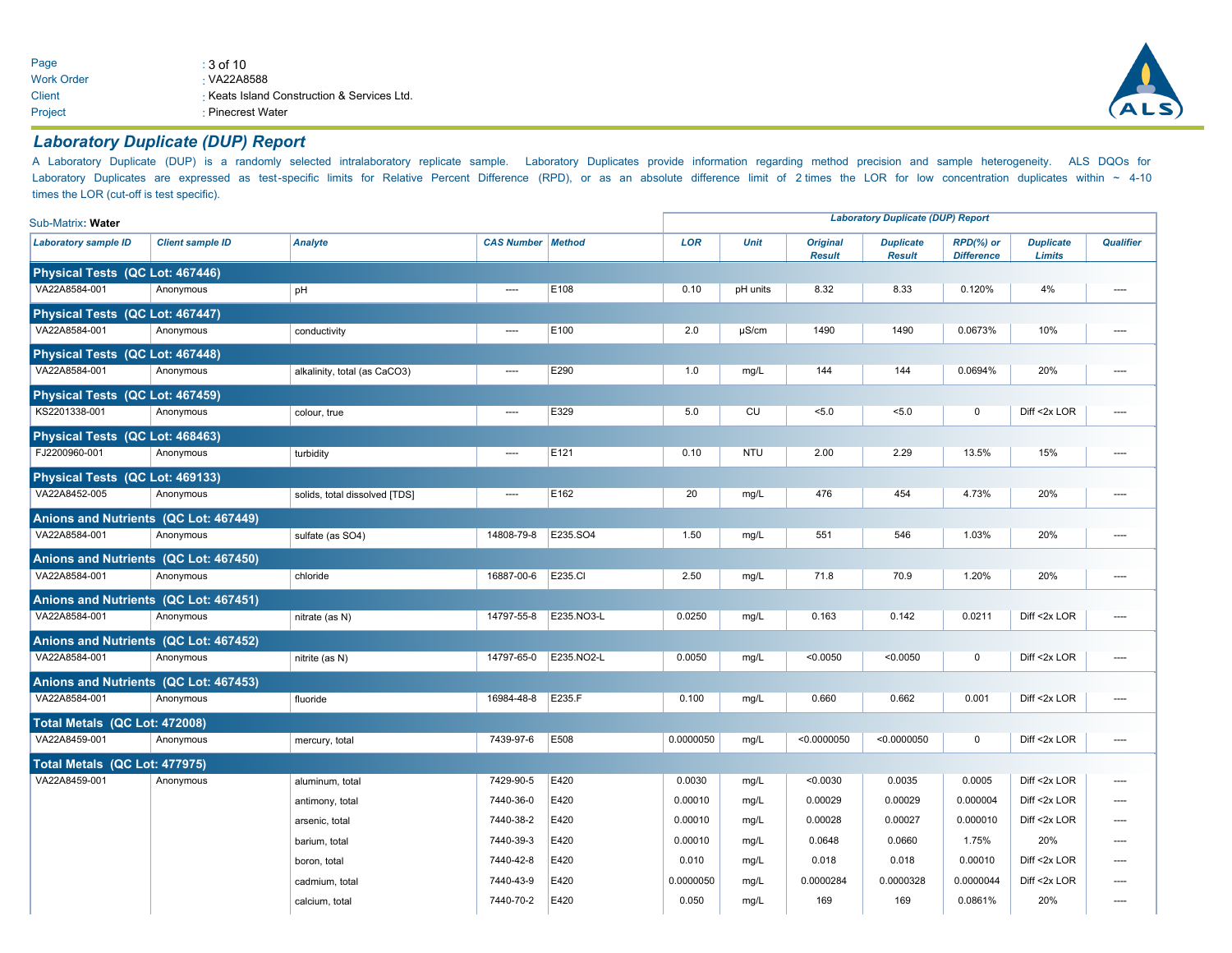#### Page  $\qquad \qquad : 4 \text{ of } 10$ Work Order **Client** VA22A8588 Keats Island Construction & Services Ltd. Project **: Pinecrest Water**



| Sub-Matrix: Water           |                                                    |                                |                          |       |            |             |                                  | <b>Laboratory Duplicate (DUP) Report</b> |                                   |                                   |                  |
|-----------------------------|----------------------------------------------------|--------------------------------|--------------------------|-------|------------|-------------|----------------------------------|------------------------------------------|-----------------------------------|-----------------------------------|------------------|
| <b>Laboratory sample ID</b> | <b>Client sample ID</b>                            | <b>Analyte</b>                 | <b>CAS Number Method</b> |       | <b>LOR</b> | <b>Unit</b> | <b>Original</b><br><b>Result</b> | <b>Duplicate</b><br><b>Result</b>        | $RPD(\%)$ or<br><b>Difference</b> | <b>Duplicate</b><br><b>Limits</b> | <b>Qualifier</b> |
|                             | Total Metals (QC Lot: 477975) - continued          |                                |                          |       |            |             |                                  |                                          |                                   |                                   |                  |
| VA22A8459-001               | Anonymous                                          | chromium, total                | 7440-47-3                | E420  | 0.00050    | mg/L        | < 0.00050                        | < 0.00050                                | $\mathbf 0$                       | Diff <2x LOR                      | ----             |
|                             |                                                    | copper, total                  | 7440-50-8                | E420  | 0.00050    | mg/L        | 0.00055                          | 0.00073                                  | 0.00018                           | Diff <2x LOR                      | $---$            |
|                             |                                                    | iron, total                    | 7439-89-6                | E420  | 0.010      | mg/L        | < 0.010                          | < 0.010                                  | $\mathbf 0$                       | Diff <2x LOR                      | ----             |
|                             |                                                    | lead, total                    | 7439-92-1                | E420  | 0.000050   | mg/L        | < 0.000050                       | 0.000050                                 | 0.00000001                        | Diff <2x LOR                      | ----             |
|                             |                                                    | magnesium, total               | 7439-95-4                | E420  | 0.100      | mg/L        | 39.4                             | 40.0                                     | 1.33%                             | 20%                               | ----             |
|                             |                                                    | manganese, total               | 7439-96-5                | E420  | 0.00010    | mg/L        | 0.00043                          | 0.00044                                  | 0.00001                           | Diff <2x LOR                      | ----             |
|                             |                                                    | potassium, total               | 7440-09-7                | E420  | 0.100      | mg/L        | 3.12                             | 3.11                                     | 0.297%                            | 20%                               | ----             |
|                             |                                                    | selenium, total                | 7782-49-2                | E420  | 0.000050   | mg/L        | < 0.000050                       | < 0.000050                               | $\mathbf 0$                       | Diff <2x LOR                      | ----             |
|                             |                                                    | sodium, total                  | 7440-23-5                | E420  | 0.050      | mg/L        | 92.0                             | 94.2                                     | 2.37%                             | 20%                               | ----             |
|                             |                                                    | uranium, total                 | 7440-61-1                | E420  | 0.000010   | mg/L        | 0.000345                         | 0.000327                                 | 5.25%                             | 20%                               | $---$            |
|                             |                                                    | zinc, total                    | 7440-66-6                | E420  | 0.0030     | mg/L        | < 0.0030                         | < 0.0030                                 | $\mathsf 0$                       | Diff <2x LOR                      | $\cdots$         |
|                             | <b>Volatile Organic Compounds (QC Lot: 471655)</b> |                                |                          |       |            |             |                                  |                                          |                                   |                                   |                  |
| RG2200361-001               | Anonymous                                          | benzene                        | 71-43-2                  | E611A | 0.00050    | µg/L        | 0.00165 mg/L                     | 1.74                                     | 0.10                              | Diff <2x LOR                      | $\sim$           |
|                             |                                                    | ethylbenzene                   | 100-41-4                 | E611A | 0.00050    | µg/L        | < 0.00050<br>mg/L                | < 0.50                                   | $\mathbf 0$                       | Diff <2x LOR                      | ----             |
|                             |                                                    | methyl-tert-butyl ether [MTBE] | 1634-04-4                | E611A | 0.50       | µg/L        | < 0.50                           | < 0.50                                   | $\mathsf 0$                       | Diff <2x LOR                      | ----             |
|                             |                                                    | styrene                        | 100-42-5                 | E611A | 0.50       | µg/L        | < 0.50                           | < 0.50                                   | $\mathbf 0$                       | Diff <2x LOR                      | ----             |
|                             |                                                    | toluene                        | 108-88-3                 | E611A | 0.00050    | µg/L        | < 0.00050<br>mg/L                | < 0.50                                   | $\mathbf 0$                       | Diff <2x LOR                      | ----             |
|                             |                                                    | xylene, m+p-                   | 179601-23-1              | E611A | 0.00050    | µg/L        | < 0.00050<br>mg/L                | < 0.50                                   | $\mathsf 0$                       | Diff <2x LOR                      | ----             |
|                             |                                                    | xylene, o-                     | 95-47-6                  | E611A | 0.00050    | µg/L        | < 0.00050<br>mg/L                | < 0.50                                   | $\mathsf 0$                       | Diff <2x LOR                      | ----             |
|                             | Volatile Organic Compounds [THMs] (QC Lot: 471544) |                                |                          |       |            |             |                                  |                                          |                                   |                                   |                  |
| CG2204859-001               | Anonymous                                          | bromodichloromethane           | 75-27-4                  | E611B | 1.0        | µg/L        | 2.1                              | 2.1                                      | 0.06                              | Diff <2x LOR                      | ----             |
|                             |                                                    | bromoform                      | 75-25-2                  | E611B | 1.0        | µg/L        | 1.0                              | 1.0                                      | $\mathbf 0$                       | Diff <2x LOR                      | ----             |
|                             |                                                    | chloroform                     | 67-66-3                  | E611B | 1.0        | µg/L        | 7.8                              | 7.7                                      | 1.10%                             | 30%                               | $---$            |
|                             |                                                    | dibromochloromethane           | 124-48-1                 | E611B | 1.0        | µg/L        | 1.0                              | 1.0                                      | $\mathbf 0$                       | Diff <2x LOR                      | $\cdots$         |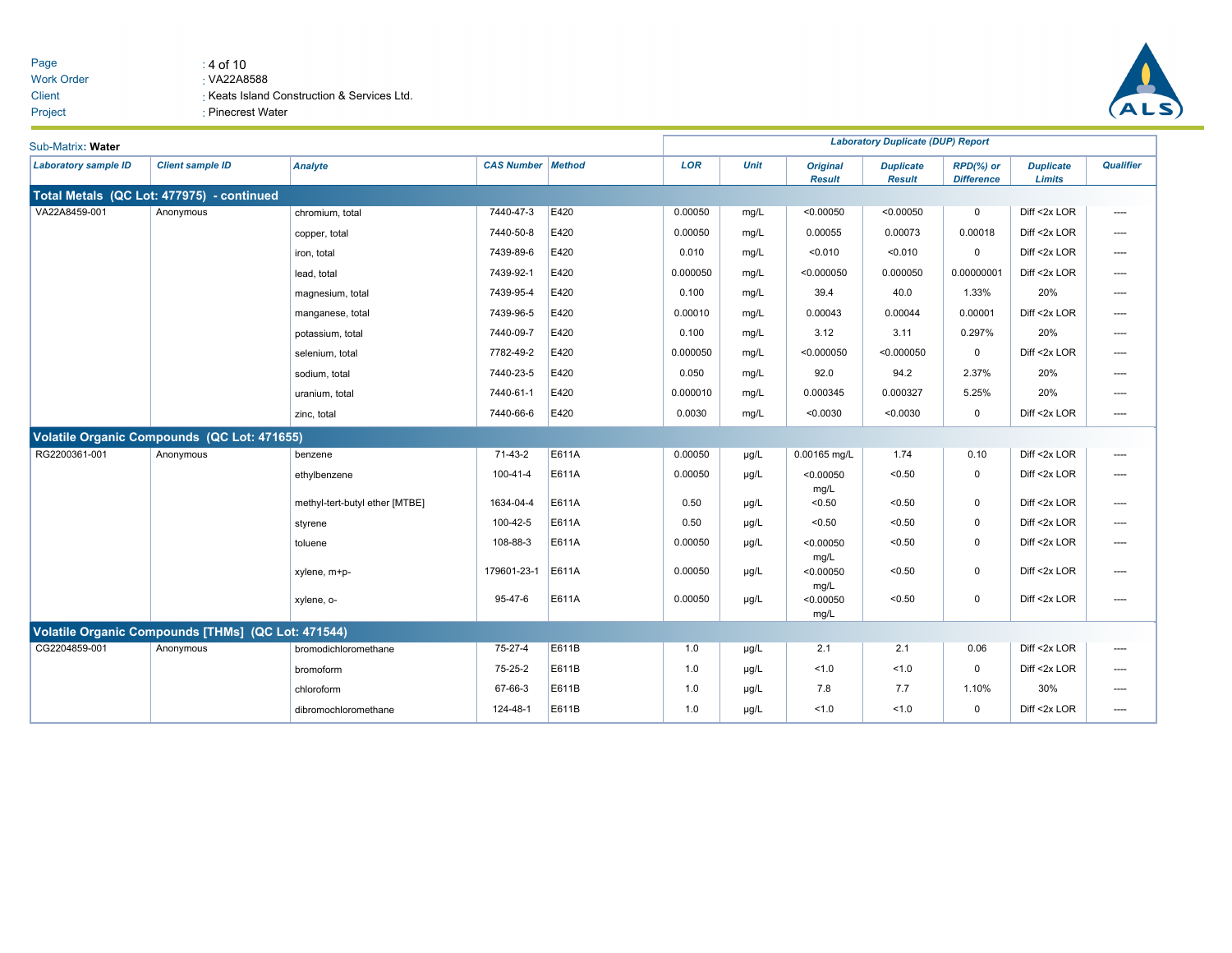| Page              | $:5$ of 10                                  |
|-------------------|---------------------------------------------|
| <b>Work Order</b> | $\cdot$ VA22A8588                           |
| Client            | ⋅ Keats Island Construction & Services Ltd. |
| Project           | ⋅ Pinecrest Water                           |



## *Method Blank (MB) Report*

A Method Blank is an analyte-free matrix that undergoes sample processing identical to that carried out for test samples. Method Blank results are used to monitor and control for potential contamination from the laboratory environment and reagents. For most tests, the DQO for Method Blanks is for the result to be < LOR.

| Sub-Matrix: Water                    |                          |                       |                |             |               |                  |
|--------------------------------------|--------------------------|-----------------------|----------------|-------------|---------------|------------------|
| <b>Analyte</b>                       | <b>CAS Number Method</b> |                       | <b>LOR</b>     | <b>Unit</b> | <b>Result</b> | <b>Qualifier</b> |
| Physical Tests (QCLot: 467447)       |                          |                       |                |             |               |                  |
| conductivity                         |                          | $---$ E100            | $\overline{1}$ | $\mu$ S/cm  | 1.0           |                  |
| Physical Tests (QCLot: 467448)       |                          |                       |                |             |               |                  |
| alkalinity, total (as CaCO3)         |                          | $--$ E290             | $\overline{1}$ | mg/L        | 1.0           |                  |
| Physical Tests (QCLot: 467459)       |                          |                       |                |             |               |                  |
| colour, true                         |                          | $-$ - $E329$          | 5              | CU          | 5.0           |                  |
| Physical Tests (QCLot: 468463)       |                          |                       |                |             |               |                  |
| turbidity                            |                          | $- -$ E121            | 0.1            | <b>NTU</b>  | < 0.10        |                  |
| Physical Tests (QCLot: 469133)       |                          |                       |                |             |               |                  |
| solids, total dissolved [TDS]        |                          | $- -$ E162            | 10             | mg/L        | ~10           |                  |
| Anions and Nutrients (QCLot: 467449) |                          |                       |                |             |               |                  |
| sulfate (as SO4)                     | 14808-79-8 E235.SO4      |                       | 0.3            | mg/L        | < 0.30        |                  |
| Anions and Nutrients (QCLot: 467450) |                          |                       |                |             |               |                  |
| chloride                             | 16887-00-6 E235.CI       |                       | 0.5            | mg/L        | < 0.50        |                  |
| Anions and Nutrients (QCLot: 467451) |                          |                       |                |             |               |                  |
| nitrate (as N)                       |                          | 14797-55-8 E235.NO3-L | 0.005          | mg/L        | < 0.0050      | ----             |
| Anions and Nutrients (QCLot: 467452) |                          |                       |                |             |               |                  |
| nitrite (as N)                       |                          | 14797-65-0 E235.NO2-L | 0.001          | mg/L        | < 0.0010      |                  |
| Anions and Nutrients (QCLot: 467453) |                          |                       |                |             |               |                  |
| fluoride                             | 16984-48-8 E235.F        |                       | 0.02           | mg/L        | < 0.020       |                  |
| Total Metals (QCLot: 472008)         |                          |                       |                |             |               |                  |
| mercury, total                       | 7439-97-6 E508           |                       | 0.000005       | mg/L        | < 0.0000050   | ----             |
| Total Metals (QCLot: 477975)         |                          |                       |                |             |               |                  |
| aluminum, total                      | 7429-90-5 E420           |                       | 0.003          | mg/L        | < 0.0030      |                  |
| antimony, total                      | 7440-36-0 E420           |                       | 0.0001         | mg/L        | < 0.00010     |                  |
| arsenic, total                       | 7440-38-2 E420           |                       | 0.0001         | mg/L        | < 0.00010     |                  |
| barium, total                        | 7440-39-3 E420           |                       | 0.0001         | mg/L        | < 0.00010     |                  |
| boron, total                         | 7440-42-8 E420           |                       | 0.01           | mg/L        | < 0.010       |                  |
| cadmium, total                       | 7440-43-9 E420           |                       | 0.000005       | mg/L        | < 0.0000050   |                  |
| calcium, total                       | 7440-70-2 E420           |                       | 0.05           | mg/L        | < 0.050       |                  |
| chromium, total                      | 7440-47-3 E420           |                       | 0.0005         | mg/L        | < 0.00050     |                  |
| copper, total                        | 7440-50-8 E420           |                       | 0.0005         | mg/L        | < 0.00050     |                  |
| iron, total                          | 7439-89-6 E420           |                       | 0.01           | mg/L        | < 0.010       | ----             |
| lead, total                          | 7439-92-1 E420           |                       | 0.00005        | mg/L        | < 0.000050    | ----             |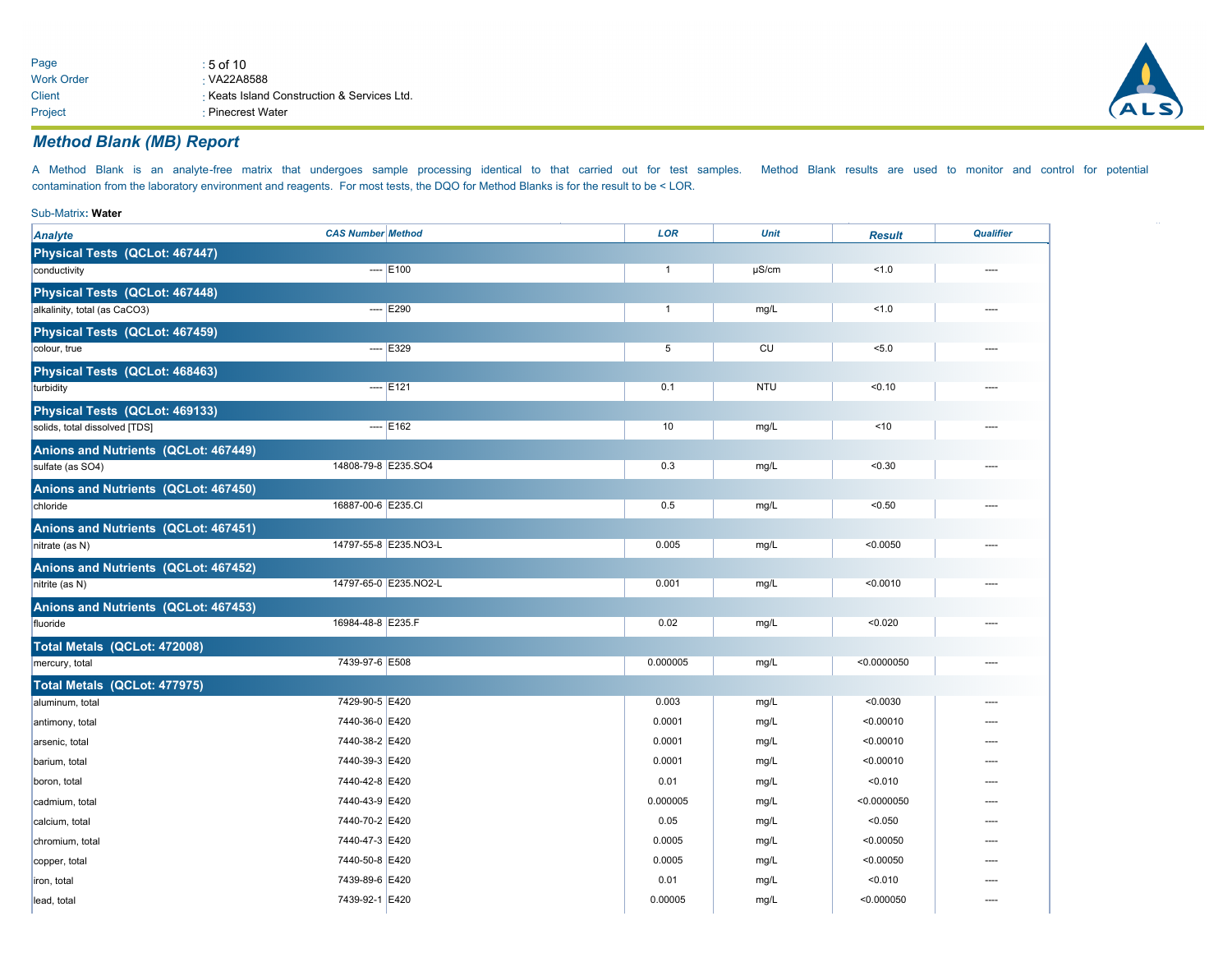| Page       | ∶6 of 10                                  |
|------------|-------------------------------------------|
| Work Order | $\cdot$ VA22A8588                         |
| Client     | Keats Island Construction & Services Ltd. |
| Project    | ⋅ Pinecrest Water                         |



#### Sub-Matrix**: Water**

| <b>Analyte</b>                                    | <b>CAS Number Method</b> | <b>LOR</b> | <b>Unit</b> | <b>Result</b> | <b>Qualifier</b> |
|---------------------------------------------------|--------------------------|------------|-------------|---------------|------------------|
| Total Metals (QCLot: 477975) - continued          |                          |            |             |               |                  |
| magnesium, total                                  | 7439-95-4 E420           | 0.005      | mg/L        | < 0.0050      | ----             |
| manganese, total                                  | 7439-96-5 E420           | 0.0001     | mg/L        | < 0.00010     |                  |
| potassium, total                                  | 7440-09-7 E420           | 0.05       | mg/L        | < 0.050       | ----             |
| selenium, total                                   | 7782-49-2 E420           | 0.00005    | mg/L        | < 0.000050    | ----             |
| sodium, total                                     | 7440-23-5 E420           | 0.05       | mg/L        | < 0.050       | ----             |
| uranium, total                                    | 7440-61-1 E420           | 0.00001    | mg/L        | < 0.000010    | ----             |
| zinc, total                                       | 7440-66-6 E420           | 0.003      | mg/L        | < 0.0030      | ----             |
| Volatile Organic Compounds (QCLot: 471655)        |                          |            |             |               |                  |
| benzene                                           | 71-43-2 E611A            | 0.5        | µg/L        | < 0.50        | ----             |
| ethylbenzene                                      | 100-41-4 E611A           | 0.5        | µg/L        | < 0.50        |                  |
| methyl-tert-butyl ether [MTBE]                    | 1634-04-4 E611A          | 0.5        | $\mu$ g/L   | < 0.50        | ----             |
| styrene                                           | 100-42-5 E611A           | 0.5        | µg/L        | < 0.50        | ----             |
| toluene                                           | 108-88-3 E611A           | 0.5        | µg/L        | < 0.50        |                  |
| xylene, m+p-                                      | 179601-23-1 E611A        | 0.4        | µg/L        | < 0.40        | ----             |
| xylene, o-                                        | 95-47-6 E611A            | 0.3        | µg/L        | < 0.30        | ----             |
| Volatile Organic Compounds [THMs] (QCLot: 471544) |                          |            |             |               |                  |
| bromodichloromethane                              | 75-27-4 E611B            |            | µg/L        | 1.0           | $---$            |
| bromoform                                         | 75-25-2 E611B            |            | µg/L        | 1.0           | ----             |
| chloroform                                        | 67-66-3 E611B            |            | µg/L        | 1.0           |                  |
| dibromochloromethane                              | 124-48-1 E611B           |            | µg/L        | 1.0           | ----             |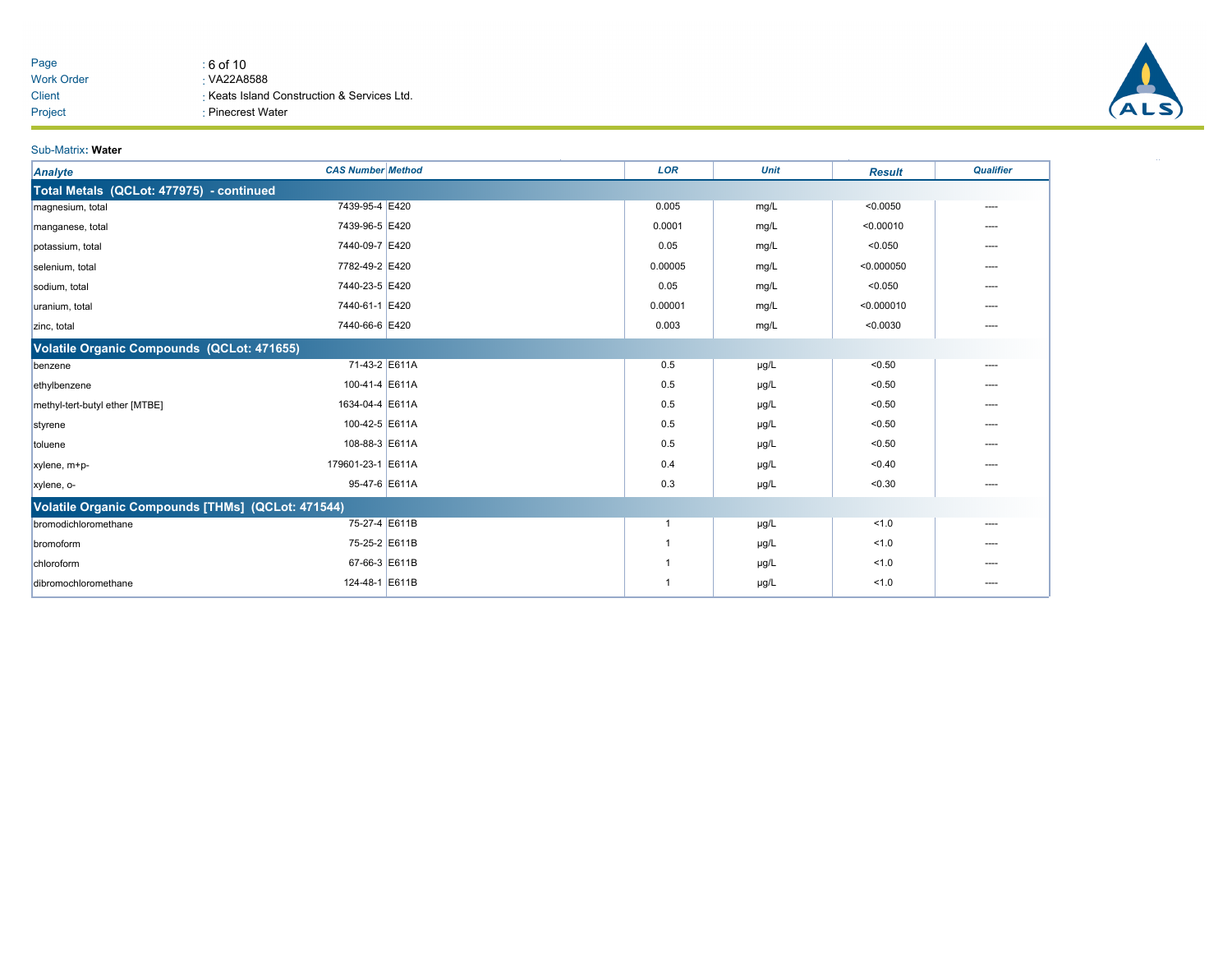

## *Laboratory Control Sample (LCS) Report*

A Laboratory Control Sample (LCS) is an analyte-free matrix that has been fortified (spiked) with test analytes at known concentration and processed in an identical manner to test samples. LCS results are expressed as percent recovery, and are used to monitor and control test method accuracy and precision, independent of test sample matrix.

| Sub-Matrix: Water                    |                          |                       |                |             | <b>Laboratory Control Sample (LCS) Report</b> |              |      |                            |           |  |
|--------------------------------------|--------------------------|-----------------------|----------------|-------------|-----------------------------------------------|--------------|------|----------------------------|-----------|--|
|                                      |                          |                       |                |             | <b>Spike</b>                                  | Recovery (%) |      | <b>Recovery Limits (%)</b> |           |  |
| <b>Analyte</b>                       | <b>CAS Number Method</b> |                       | <b>LOR</b>     | <b>Unit</b> | <b>Concentration</b>                          | LCS          | Low  | <b>High</b>                | Qualifier |  |
| Physical Tests (QCLot: 467446)       |                          |                       |                |             |                                               |              |      |                            |           |  |
| bH                                   |                          | $- -$ E108            | ----           | pH units    | 7 pH units                                    | 100          | 98.0 | 102                        | ----      |  |
| Physical Tests (QCLot: 467447)       |                          |                       |                |             |                                               |              |      |                            |           |  |
| conductivity                         |                          | $- -$ E100            | $\overline{1}$ | $\mu$ S/cm  | 146.9 µS/cm                                   | 101          | 90.0 | 110                        |           |  |
| Physical Tests (QCLot: 467448)       |                          |                       |                |             |                                               |              |      |                            |           |  |
| alkalinity, total (as CaCO3)         |                          | $-$ - $ E290$         | $\mathbf{1}$   | mg/L        | 500 mg/L                                      | 100          | 85.0 | 115                        |           |  |
| Physical Tests (QCLot: 467459)       |                          |                       |                |             |                                               |              |      |                            |           |  |
| colour, true                         |                          | $-$ - $E329$          | 5              | CU          | 100 CU                                        | 99.4         | 85.0 | 115                        |           |  |
| Physical Tests (QCLot: 468463)       |                          |                       |                |             |                                               |              |      |                            |           |  |
| turbidity                            |                          | $-$ - $E121$          | 0.1            | <b>NTU</b>  | <b>200 NTU</b>                                | 96.5         | 85.0 | 115                        |           |  |
| Physical Tests (QCLot: 469133)       |                          |                       |                |             |                                               |              |      |                            |           |  |
| solids, total dissolved [TDS]        |                          | $- -$ E162            | 10             | mg/L        | 1000 mg/L                                     | 98.8         | 85.0 | 115                        |           |  |
|                                      |                          |                       |                |             |                                               |              |      |                            |           |  |
| Anions and Nutrients (QCLot: 467449) |                          |                       |                |             |                                               |              |      |                            |           |  |
| sulfate (as SO4)                     | 14808-79-8 E235.SO4      |                       | 0.3            | mg/L        | 100 mg/L                                      | 102          | 90.0 | 110                        |           |  |
| Anions and Nutrients (QCLot: 467450) |                          |                       |                |             |                                               |              |      |                            |           |  |
| chloride                             | 16887-00-6 E235.CI       |                       | 0.5            | mg/L        | 100 mg/L                                      | 101          | 90.0 | 110                        |           |  |
| Anions and Nutrients (QCLot: 467451) |                          |                       |                |             |                                               |              |      |                            |           |  |
| nitrate (as N)                       |                          | 14797-55-8 E235.NO3-L | 0.005          | mg/L        | 2.5 mg/L                                      | 101          | 90.0 | 110                        |           |  |
| Anions and Nutrients (QCLot: 467452) |                          |                       |                |             |                                               |              |      |                            |           |  |
| nitrite (as N)                       |                          | 14797-65-0 E235.NO2-L | 0.001          | mg/L        | $0.5$ mg/L                                    | 102          | 90.0 | 110                        |           |  |
| Anions and Nutrients (QCLot: 467453) |                          |                       |                |             |                                               |              |      |                            |           |  |
| fluoride                             | 16984-48-8 E235.F        |                       | 0.02           | mg/L        | 1 mg/L                                        | 100          | 90.0 | 110                        |           |  |
|                                      |                          |                       |                |             |                                               |              |      |                            |           |  |
| Total Metals (QCLot: 472008)         |                          |                       |                |             |                                               |              |      |                            |           |  |
| mercury, total                       | 7439-97-6 E508           |                       | 0.000005       | mg/L        | 0.0001 mg/L                                   | 107          | 80.0 | 120                        |           |  |
| Total Metals (QCLot: 477975)         |                          |                       |                |             |                                               |              |      |                            |           |  |
| aluminum, total                      | 7429-90-5 E420           |                       | 0.003          | mg/L        | $2$ mg/L                                      | 103          | 80.0 | 120                        |           |  |
| antimony, total                      | 7440-36-0 E420           |                       | 0.0001         | mg/L        | 1 $mg/L$                                      | 108          | 80.0 | 120                        |           |  |
| arsenic, total                       | 7440-38-2 E420           |                       | 0.0001         | mg/L        | $1$ mg/L                                      | 98.5         | 80.0 | 120                        |           |  |
| barium, total                        | 7440-39-3 E420           |                       | 0.0001         | mg/L        | $0.25$ mg/L                                   | 102          | 80.0 | 120                        |           |  |
| boron, total                         | 7440-42-8 E420           |                       | 0.01           | mg/L        | 1 $mg/L$                                      | 91.9         | 80.0 | 120                        | ----      |  |
| cadmium, total                       | 7440-43-9 E420           |                       | 0.000005       | mg/L        | $0.1$ mg/L                                    | 99.8         | 80.0 | 120                        |           |  |
| calcium, total                       | 7440-70-2 E420           |                       | 0.05           | mg/L        | 50 mg/L                                       | 92.0         | 80.0 | 120                        |           |  |
| chromium, total                      | 7440-47-3 E420           |                       | 0.0005         | mg/L        | $0.25$ mg/L                                   | 96.6         | 80.0 | 120                        |           |  |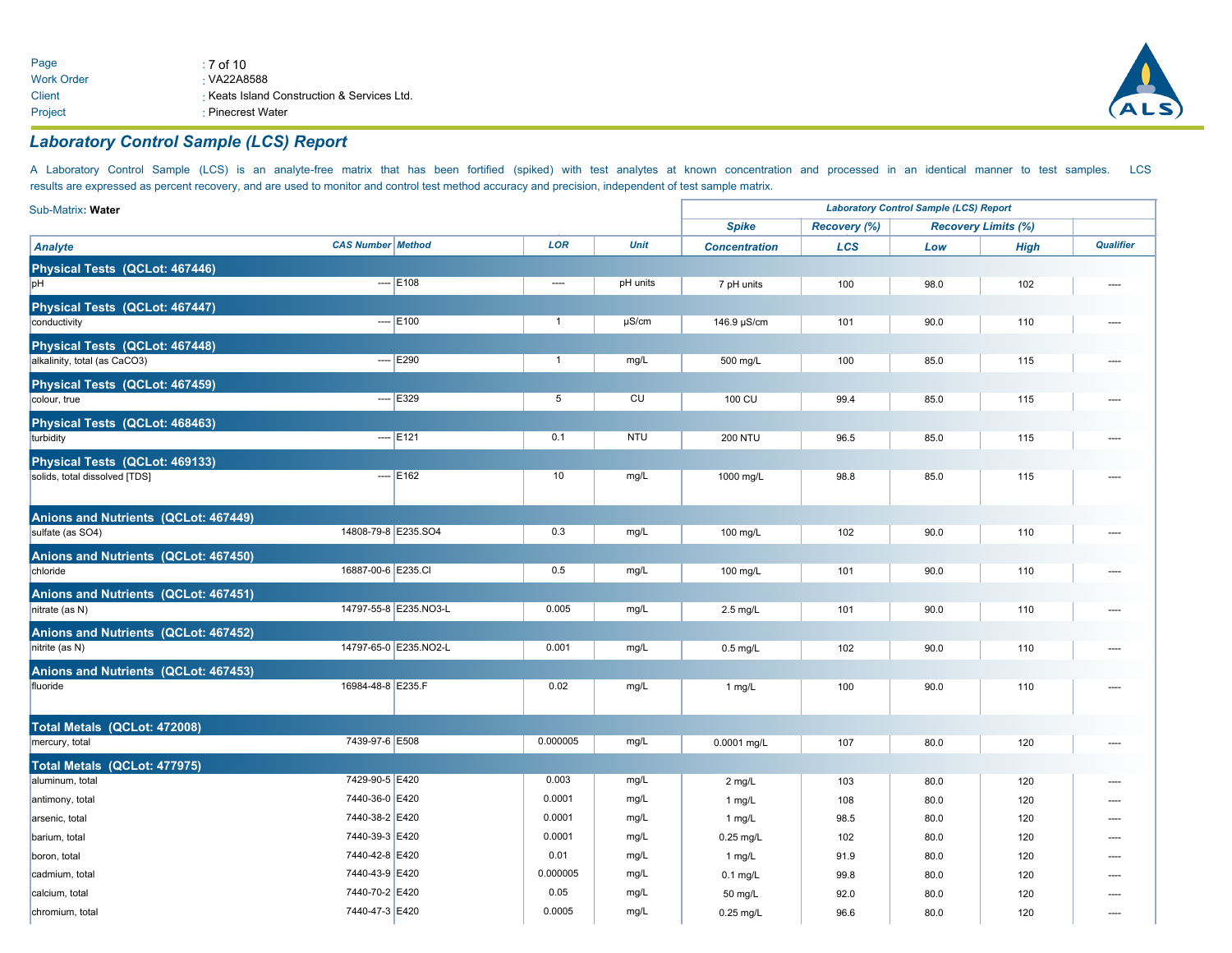| Page              | : 8 of 10                                 |
|-------------------|-------------------------------------------|
| <b>Work Order</b> | $\cdot$ VA22A8588                         |
| Client            | Keats Island Construction & Services Ltd. |
| Project           | ⋅ Pinecrest Water                         |



| Sub-Matrix: Water                                 | <b>Laboratory Control Sample (LCS) Report</b> |              |             |                      |              |      |                            |                  |  |  |  |  |
|---------------------------------------------------|-----------------------------------------------|--------------|-------------|----------------------|--------------|------|----------------------------|------------------|--|--|--|--|
|                                                   |                                               |              |             | <b>Spike</b>         | Recovery (%) |      | <b>Recovery Limits (%)</b> |                  |  |  |  |  |
| Analyte                                           | <b>CAS Number Method</b>                      | <b>LOR</b>   | <b>Unit</b> | <b>Concentration</b> | LCS          | Low  | <b>High</b>                | <b>Qualifier</b> |  |  |  |  |
| Total Metals (QCLot: 477975) - continued          |                                               |              |             |                      |              |      |                            |                  |  |  |  |  |
| copper, total                                     | 7440-50-8 E420                                | 0.0005       | mg/L        | $0.25$ mg/L          | 98.4         | 80.0 | 120                        | ----             |  |  |  |  |
| iron, total                                       | 7439-89-6 E420                                | 0.01         | mg/L        | 1 mg/L               | 94.6         | 80.0 | 120                        | ----             |  |  |  |  |
| lead, total                                       | 7439-92-1 E420                                | 0.00005      | mg/L        | $0.5$ mg/L           | 92.7         | 80.0 | 120                        | ----             |  |  |  |  |
| magnesium, total                                  | 7439-95-4 E420                                | 0.005        | mg/L        | 50 mg/L              | 97.0         | 80.0 | 120                        | ----             |  |  |  |  |
| manganese, total                                  | 7439-96-5 E420                                | 0.0001       | mg/L        | $0.25$ mg/L          | 99.3         | 80.0 | 120                        | ----             |  |  |  |  |
| potassium, total                                  | 7440-09-7 E420                                | 0.05         | mg/L        | 50 mg/L              | 97.4         | 80.0 | 120                        | ----             |  |  |  |  |
| selenium, total                                   | 7782-49-2 E420                                | 0.00005      | mg/L        | 1 mg/L               | 96.1         | 80.0 | 120                        | ----             |  |  |  |  |
| sodium, total                                     | 7440-23-5 E420                                | 0.05         | mg/L        | 50 mg/L              | 105          | 80.0 | 120                        | ----             |  |  |  |  |
| uranium, total                                    | 7440-61-1 E420                                | 0.00001      | mg/L        | $0.005$ mg/L         | 90.2         | 80.0 | 120                        | ----             |  |  |  |  |
| zinc, total                                       | 7440-66-6 E420                                | 0.003        | mg/L        | $0.5$ mg/L           | 96.3         | 80.0 | 120                        | ----             |  |  |  |  |
|                                                   |                                               |              |             |                      |              |      |                            |                  |  |  |  |  |
| Volatile Organic Compounds (QCLot: 471655)        |                                               |              |             |                      |              |      |                            |                  |  |  |  |  |
| benzene                                           | 71-43-2 E611A                                 | 0.5          | µg/L        | 100 µg/L             | 105          | 70.0 | 130                        | $\cdots$         |  |  |  |  |
| ethylbenzene                                      | 100-41-4 E611A                                | 0.5          | µg/L        | $100 \mu g/L$        | 97.9         | 70.0 | 130                        |                  |  |  |  |  |
| methyl-tert-butyl ether [MTBE]                    | 1634-04-4 E611A                               | 0.5          | µg/L        | $100 \mu g/L$        | 108          | 70.0 | 130                        | ----             |  |  |  |  |
| styrene                                           | 100-42-5 E611A                                | 0.5          | µg/L        | $100 \mu g/L$        | 102          | 70.0 | 130                        | ----             |  |  |  |  |
| toluene                                           | 108-88-3 E611A                                | 0.5          | µg/L        | 100 µg/L             | 101          | 70.0 | 130                        | ----             |  |  |  |  |
| xylene, m+p-                                      | 179601-23-1 E611A                             | 0.4          | µg/L        | $200 \mu g/L$        | 98.6         | 70.0 | 130                        | ----             |  |  |  |  |
| xylene, o-                                        | 95-47-6 E611A                                 | 0.3          | µg/L        | $100 \mu g/L$        | 105          | 70.0 | 130                        | ----             |  |  |  |  |
| Volatile Organic Compounds [THMs] (QCLot: 471544) |                                               |              |             |                      |              |      |                            |                  |  |  |  |  |
| bromodichloromethane                              | 75-27-4 E611B                                 | $\mathbf{1}$ | µg/L        | $100 \mu g/L$        | 107          | 70.0 | 130                        | ----             |  |  |  |  |
| bromoform                                         | 75-25-2 E611B                                 |              | µg/L        | $100 \mu g/L$        | 98.6         | 70.0 | 130                        | ----             |  |  |  |  |
| chloroform                                        | 67-66-3 E611B                                 |              | µg/L        | 100 µg/L             | 114          | 70.0 | 130                        | ----             |  |  |  |  |
| dibromochloromethane                              | 124-48-1 E611B                                |              | µg/L        | $100 \mu g/L$        | 84.6         | 70.0 | 130                        | ----             |  |  |  |  |
|                                                   |                                               |              |             |                      |              |      |                            |                  |  |  |  |  |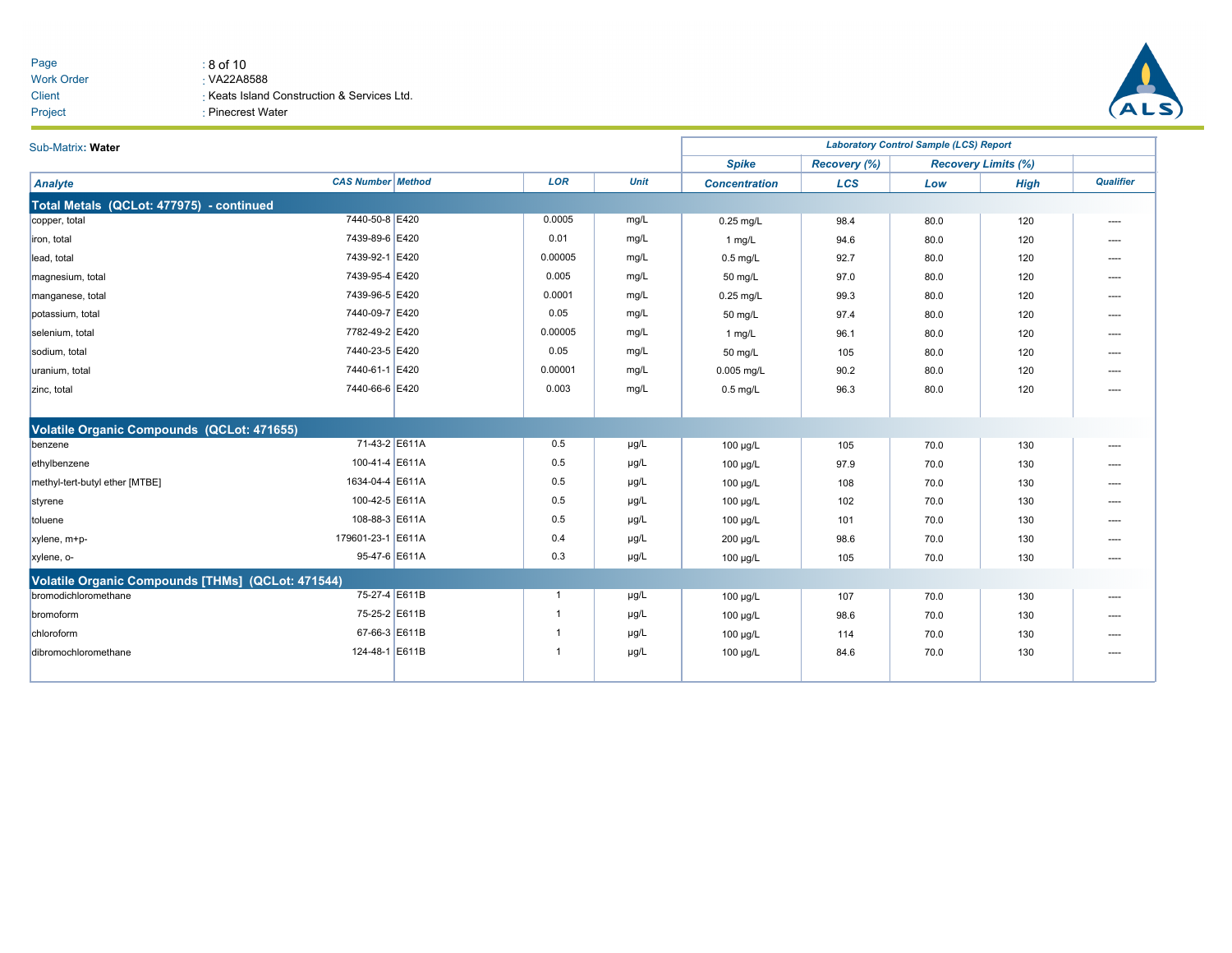

## *Matrix Spike (MS) Report*

A Matrix Spike (MS) is a randomly selected intra-laboratory replicate sample that has been fortified (spiked) with test analytes at known concentration, and processed in an identical manner to test samples. Matrix Spikes provide information regarding analyte recovery and potential matrix effects. MS DQO exceedances due to sample matrix may sometimes be unavoidable; in such cases, test results for the associated sample (or similar samples) may be subject to bias. ND – Recovery not determined, background level >= 1x spike level.

| Sub-Matrix: Water              |                                      |                  |                   |               |                      |               |                     | <b>Matrix Spike (MS) Report</b> |                            | <b>Qualifier</b><br>----<br>----<br>----<br>----<br>----<br>----<br>----<br>---- |
|--------------------------------|--------------------------------------|------------------|-------------------|---------------|----------------------|---------------|---------------------|---------------------------------|----------------------------|----------------------------------------------------------------------------------|
|                                |                                      |                  |                   |               | <b>Spike</b>         |               | <b>Recovery (%)</b> |                                 | <b>Recovery Limits (%)</b> |                                                                                  |
| <b>Laboratory sample</b><br>ID | <b>Client sample ID</b>              | <b>Analyte</b>   | <b>CAS Number</b> | <b>Method</b> | <b>Concentration</b> | <b>Target</b> | <b>MS</b>           | Low                             | <b>High</b>                |                                                                                  |
|                                | Anions and Nutrients (QCLot: 467449) |                  |                   |               |                      |               |                     |                                 |                            |                                                                                  |
| VA22A8584-002                  | Anonymous                            | sulfate (as SO4) | 14808-79-8        | E235.SO4      | 512 mg/L             | 500 mg/L      | 102                 | 75.0                            | 125                        |                                                                                  |
|                                | Anions and Nutrients (QCLot: 467450) |                  |                   |               |                      |               |                     |                                 |                            |                                                                                  |
| VA22A8584-002                  | Anonymous                            | chloride         | 16887-00-6        | E235.CI       | 508 mg/L             | 500 mg/L      | 102                 | 75.0                            | 125                        |                                                                                  |
|                                | Anions and Nutrients (QCLot: 467451) |                  |                   |               |                      |               |                     |                                 |                            |                                                                                  |
| VA22A8584-002                  | Anonymous                            | nitrate (as N)   | 14797-55-8        | E235.NO3-L    | 12.8 mg/L            | 12.5 mg/L     | 102                 | 75.0                            | 125                        |                                                                                  |
|                                | Anions and Nutrients (QCLot: 467452) |                  |                   |               |                      |               |                     |                                 |                            |                                                                                  |
| VA22A8584-002                  | Anonymous                            | nitrite (as N)   | 14797-65-0        | E235.NO2-L    | 2.55 mg/L            | $2.5$ mg/L    | 102                 | 75.0                            | 125                        |                                                                                  |
|                                | Anions and Nutrients (QCLot: 467453) |                  |                   |               |                      |               |                     |                                 |                            |                                                                                  |
| VA22A8584-002                  | Anonymous                            | fluoride         | 16984-48-8        | E235.F        | 5.12 mg/L            | 5 mg/L        | 102                 | 75.0                            | 125                        |                                                                                  |
| Total Metals (QCLot: 472008)   |                                      |                  |                   |               |                      |               |                     |                                 |                            |                                                                                  |
| VA22A8459-002                  | Anonymous                            | mercury, total   | 7439-97-6         | E508          | 0.0000939 mg/L       | 0.0001 mg/L   | 93.9                | 70.0                            | 130                        |                                                                                  |
| Total Metals (QCLot: 477975)   |                                      |                  |                   |               |                      |               |                     |                                 |                            |                                                                                  |
| VA22A8459-002                  | Anonymous                            | aluminum, total  | 7429-90-5         | E420          | 1.83 mg/L            | 2 mg/L        | 91.4                | 70.0                            | 130                        |                                                                                  |
|                                |                                      | antimony, total  | 7440-36-0         | E420          | $0.200$ mg/L         | $0.2$ mg/L    | 99.8                | 70.0                            | 130                        |                                                                                  |
|                                |                                      | arsenic, total   | 7440-38-2         | E420          | $0.179$ mg/L         | $0.2$ mg/L    | 89.6                | 70.0                            | 130                        |                                                                                  |
|                                |                                      | barium, total    | 7440-39-3         | E420          | 0.186 mg/L           | $0.2$ mg/L    | 93.3                | 70.0                            | 130                        |                                                                                  |
|                                |                                      | boron, total     | 7440-42-8         | E420          | 0.895 mg/L           | 1 mg/L        | 89.5                | 70.0                            | 130                        |                                                                                  |
|                                |                                      | cadmium, total   | 7440-43-9         | E420          | 0.0374 mg/L          | 0.04 mg/L     | 93.5                | 70.0                            | 130                        |                                                                                  |
|                                |                                      | calcium, total   | 7440-70-2         | E420          | 34.8 mg/L            | 40 mg/L       | 86.9                | 70.0                            | 130                        |                                                                                  |
|                                |                                      | chromium, total  | 7440-47-3         | E420          | 0.358 mg/L           | $0.4$ mg/L    | 89.4                | 70.0                            | 130                        |                                                                                  |
|                                |                                      | copper, total    | 7440-50-8         | E420          | $0.187$ mg/L         | $0.2$ mg/L    | 93.7                | 70.0                            | 130                        |                                                                                  |
|                                |                                      | iron, total      | 7439-89-6         | E420          | 18.1 mg/L            | 20 mg/L       | 90.5                | 70.0                            | 130                        |                                                                                  |
|                                |                                      | lead, total      | 7439-92-1         | E420          | 0.190 mg/L           | $0.2$ mg/L    | 94.8                | 70.0                            | 130                        |                                                                                  |
|                                |                                      | magnesium, total | 7439-95-4         | E420          | 8.66 mg/L            | 10 mg/L       | 86.6                | 70.0                            | 130                        |                                                                                  |
|                                |                                      | manganese, total | 7439-96-5         | E420          | $0.181$ mg/L         | $0.2$ mg/L    | 90.7                | 70.0                            | 130                        |                                                                                  |
|                                |                                      | potassium, total | 7440-09-7         | E420          | 34.9 mg/L            | 40 mg/L       | 87.3                | 70.0                            | 130                        |                                                                                  |
|                                |                                      | selenium, total  | 7782-49-2         | E420          | 0.360 mg/L           | $0.4$ mg/L    | 90.0                | 70.0                            | 130                        |                                                                                  |
|                                |                                      | sodium, total    | 7440-23-5         | E420          | 18.8 mg/L            | 20 mg/L       | 93.8                | 70.0                            | 130                        |                                                                                  |
|                                |                                      | uranium, total   | 7440-61-1         | E420          | 0.0374 mg/L          | $0.04$ mg/L   | 93.5                | 70.0                            | 130                        | ----                                                                             |
|                                |                                      | zinc, total      | 7440-66-6         | E420          | 3.54 mg/L            | 4 mg/L        | 88.4                | 70.0                            | 130                        | ----                                                                             |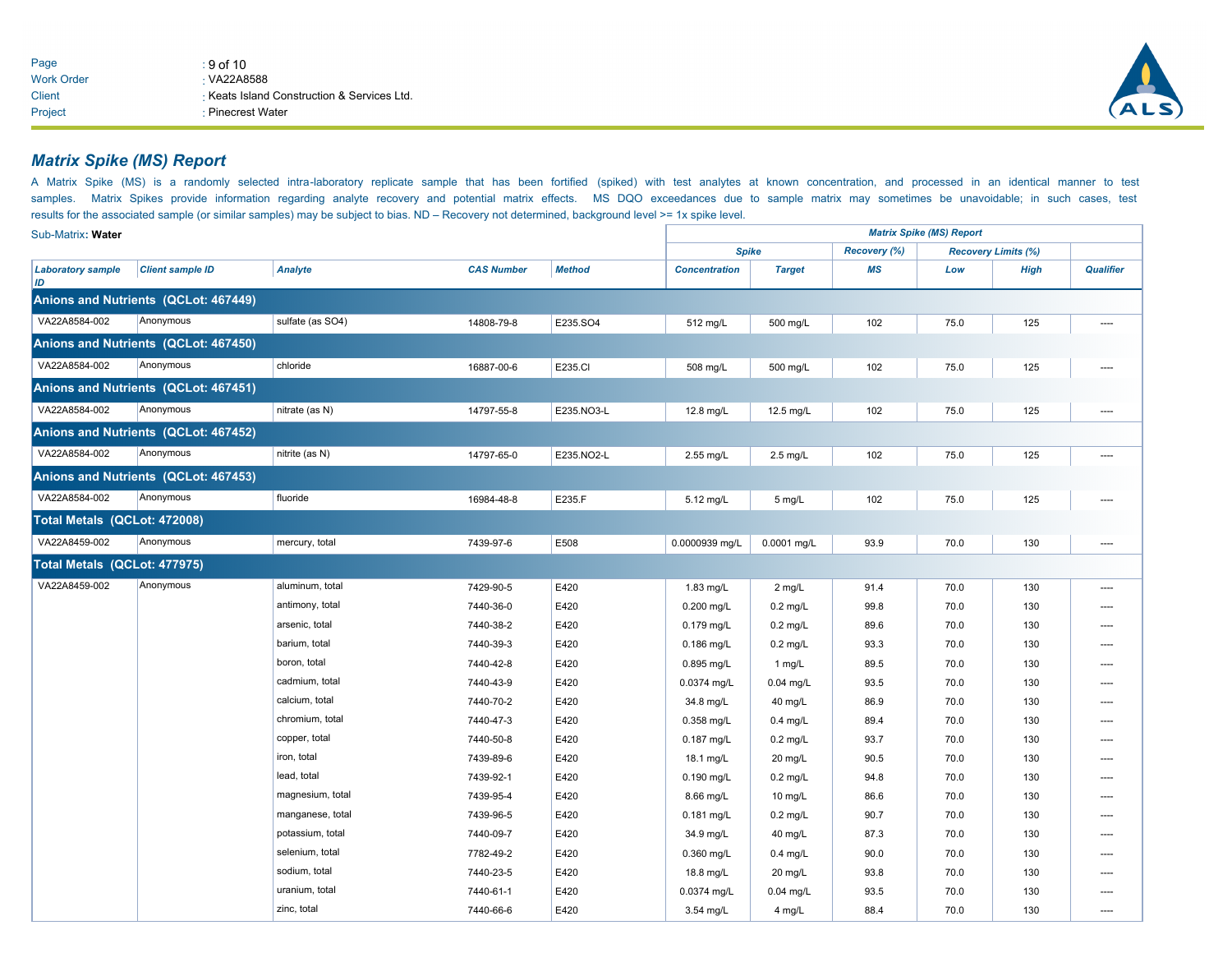#### Page  $\qquad \qquad$  : 10 of 10 Work Order **Client** VA22A8588 Keats Island Construction & Services Ltd. Project **: Pinecrest Water**



| Sub-Matrix: Water                          |                                                   |                                |                   |               | <b>Matrix Spike (MS) Report</b> |               |                     |      |                            |                  |  |  |  |  |  |
|--------------------------------------------|---------------------------------------------------|--------------------------------|-------------------|---------------|---------------------------------|---------------|---------------------|------|----------------------------|------------------|--|--|--|--|--|
|                                            |                                                   |                                |                   |               | <b>Spike</b>                    |               | <b>Recovery (%)</b> |      | <b>Recovery Limits (%)</b> |                  |  |  |  |  |  |
| <b>Laboratory sample</b><br>ID             | <b>Client sample ID</b>                           | <b>Analyte</b>                 | <b>CAS Number</b> | <b>Method</b> | <b>Concentration</b>            | <b>Target</b> | <b>MS</b>           | Low  | <b>High</b>                | <b>Qualifier</b> |  |  |  |  |  |
| Volatile Organic Compounds (QCLot: 471655) |                                                   |                                |                   |               |                                 |               |                     |      |                            |                  |  |  |  |  |  |
| RG2200361-001                              | Anonymous                                         | benzene                        | 71-43-2           | E611A         | $107 \mu g/L$                   | 100 µg/L      | 107                 | 70.0 | 130                        | ----             |  |  |  |  |  |
|                                            |                                                   | ethylbenzene                   | 100-41-4          | E611A         | $102 \mu g/L$                   | $100 \mu g/L$ | 102                 | 70.0 | 130                        | $\cdots$         |  |  |  |  |  |
|                                            |                                                   | methyl-tert-butyl ether [MTBE] | 1634-04-4         | E611A         | $109 \mu g/L$                   | 100 µg/L      | 109                 | 70.0 | 130                        | $\cdots$         |  |  |  |  |  |
|                                            |                                                   | styrene                        | 100-42-5          | E611A         | 97.8 µg/L                       | 100 µg/L      | 97.8                | 70.0 | 130                        | ----             |  |  |  |  |  |
|                                            |                                                   | toluene                        | 108-88-3          | E611A         | $100 \mu g/L$                   | 100 µg/L      | 100                 | 70.0 | 130                        | ----             |  |  |  |  |  |
|                                            |                                                   | xylene, m+p-                   | 179601-23-1       | E611A         | 206 µg/L                        | 200 µg/L      | 103                 | 70.0 | 130                        | $\cdots$         |  |  |  |  |  |
|                                            |                                                   | xylene, o-                     | 95-47-6           | E611A         | 103 µg/L                        | 100 µg/L      | 103                 | 70.0 | 130                        | ----             |  |  |  |  |  |
|                                            | Volatile Organic Compounds [THMs] (QCLot: 471544) |                                |                   |               |                                 |               |                     |      |                            |                  |  |  |  |  |  |
| CG2204859-001                              | Anonymous                                         | bromodichloromethane           | 75-27-4           | E611B         | 99.4 µg/L                       | 100 µg/L      | 99.4                | 70.0 | 130                        | ----             |  |  |  |  |  |
|                                            |                                                   | bromoform                      | 75-25-2           | E611B         | 96.2 µg/L                       | 100 µg/L      | 96.2                | 70.0 | 130                        | $\cdots$         |  |  |  |  |  |
|                                            |                                                   | chloroform                     | 67-66-3           | E611B         | 97.9 µg/L                       | 100 µg/L      | 97.9                | 70.0 | 130                        | $\cdots$         |  |  |  |  |  |
|                                            |                                                   | dibromochloromethane           | 124-48-1          | E611B         | 87.0 µg/L                       | 100 µg/L      | 87.0                | 70.0 | 130                        | ----             |  |  |  |  |  |